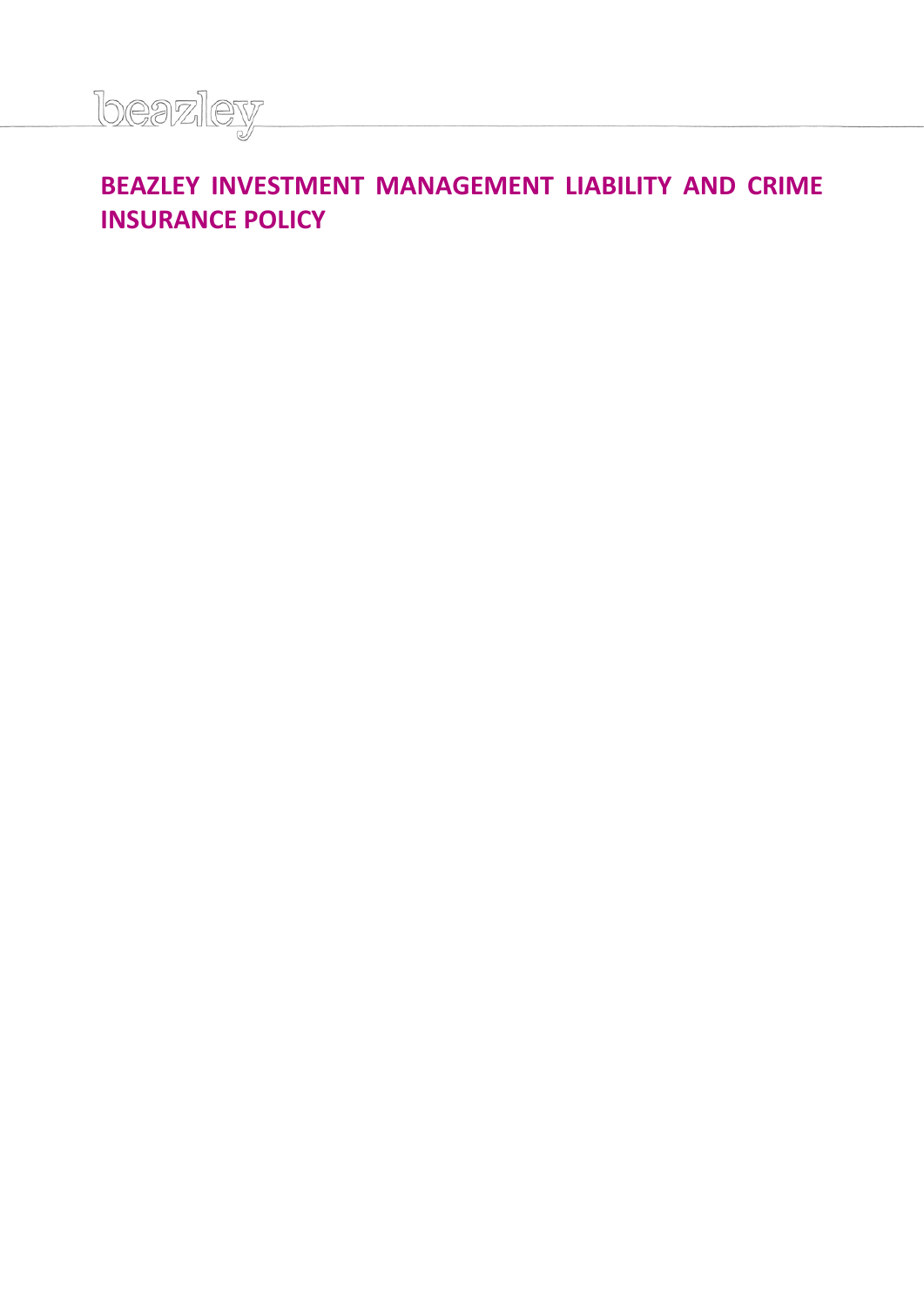

# **CONTENTS**

| <b>SCHEDULE</b>              |                |
|------------------------------|----------------|
| <b>INSURING CLAUSES</b>      | $\overline{2}$ |
| <b>COVERAGE EXTENSIONS</b>   | 3              |
| <b>COVERAGE RESTRICTIONS</b> | 4              |
| <b>CLAIM PROVISIONS</b>      | 10             |
| <b>GENERAL CONDITIONS</b>    | 16             |
| <b>DEFINITIONS</b>           | 23             |

# **Beazley**

Beazley Pte. Limited is a service company that is part of the Beazley group of companies. Beazley Pte. Limited is regulated by the Monetary Authority of Singapore under the Insurance (Lloyd's Asia Scheme) Regulations. Beazley Pte. Limited has authority to enter into contracts of insurance on behalf of the Lloyd's underwriting members of Lloyd's syndicate 623 and 2623 which are managed by Beazley Furlonge Limited which is authorised by the Prudential Regulation Authority and regulated by the Financial Conduct Authority and the Prudential Regulation Authority in the UK (ref 204896) in its capacity as an insurer.

# **Beazley Claims Service**

The **insurer** will assign a Claims Manager and provide their e-mail address, direct dial telephone number and mobile phone number.

The Claims Manager will endeavour to respond to phone calls within one business day and if the assigned Claims Manager is unable to respond for whatever reason, another Claims representative will contact you.

The Claims Manager, and where applicable the **insurer's** external advisors, will respond in a prompt, professional and transparent manner and will provide straight answers and deliver on commitments.

Claims Managers will be available for meetings to candidly discuss any coverage or claims issues, and will keep an open mind and give any alternative opinions due consideration. Claims Managers work closely with the underwriting teams to ensure that the policy intent is respected.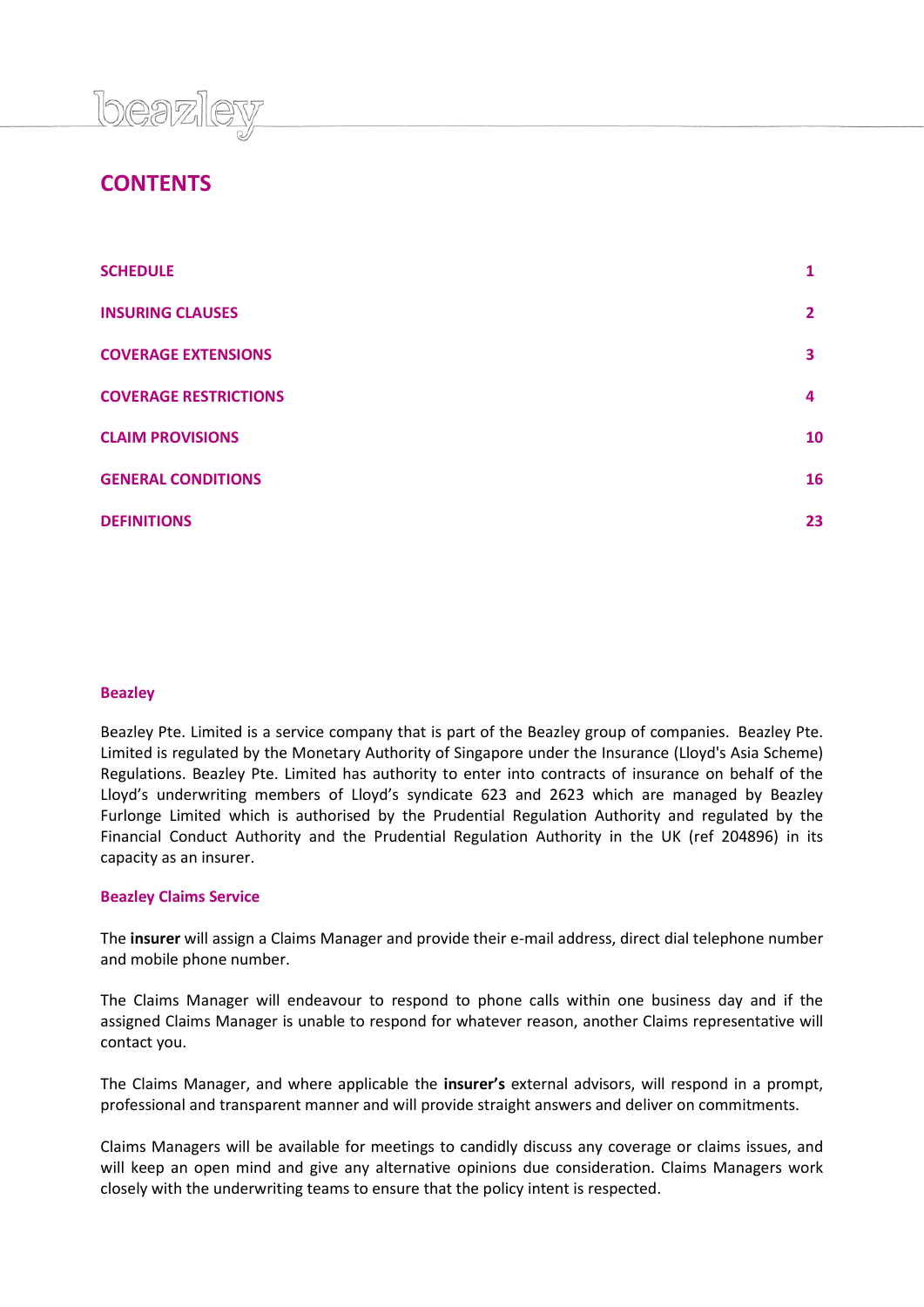

# **SCHEDULE**

**Policy Number**

| <b>Parent company</b>      | Name:<br>Address:                                                                                                          |                                                                                                                                                                                                                                                                                                           |  |
|----------------------------|----------------------------------------------------------------------------------------------------------------------------|-----------------------------------------------------------------------------------------------------------------------------------------------------------------------------------------------------------------------------------------------------------------------------------------------------------|--|
| <b>Policy period</b>       | From:<br>To:                                                                                                               |                                                                                                                                                                                                                                                                                                           |  |
| <b>Limits of Liability</b> | <b>Insuring Clauses</b><br><b>HKD</b>                                                                                      | (1) Civil liability for managers and funds and (4) Crime<br>in the aggregate during the policy period                                                                                                                                                                                                     |  |
|                            | and separately                                                                                                             |                                                                                                                                                                                                                                                                                                           |  |
|                            | <b>HKD</b>                                                                                                                 | (2) Directors & officers liability for manager<br>in the aggregate during the policy period                                                                                                                                                                                                               |  |
|                            | and separately                                                                                                             |                                                                                                                                                                                                                                                                                                           |  |
|                            | <b>HKD</b>                                                                                                                 | (3) Directors & officers liability for fund<br>in the aggregate during the policy period.                                                                                                                                                                                                                 |  |
|                            | <b>Coverage Extensions</b><br>The following sub-limits will apply in the aggregate during the policy period as<br>follows: |                                                                                                                                                                                                                                                                                                           |  |
|                            | HKD 150,000<br>HKD 150,000<br>HKD 150,000                                                                                  | 20% of the aggregate limit of liability applicable to Insuring Clause 1 will apply to<br>Coverage Extension 1(a) Regulatory Costs incurred by company and fund.<br>Coverage Extension 1(b) Internal Investigation Costs<br>Coverage Extension 3 Reputation Costs<br>Coverage Extension 7 Key Person Costs |  |
|                            | HKD1,000,000                                                                                                               | for Data security breach costs                                                                                                                                                                                                                                                                            |  |
| <b>Retention</b>           | Civil liability and crime<br>HKD                                                                                           | each and every claim, insured event or crime loss                                                                                                                                                                                                                                                         |  |
|                            | Directors and officers liability                                                                                           |                                                                                                                                                                                                                                                                                                           |  |
|                            | <b>HKD</b>                                                                                                                 | each and every claim or insured event                                                                                                                                                                                                                                                                     |  |
| <b>Discovery Period</b>    | 365 days<br>Additional Premium payable of 100% of the annual premium plus applicable taxes                                 |                                                                                                                                                                                                                                                                                                           |  |
| <b>Premium</b>             | <b>HKD</b>                                                                                                                 | plus applicable taxes                                                                                                                                                                                                                                                                                     |  |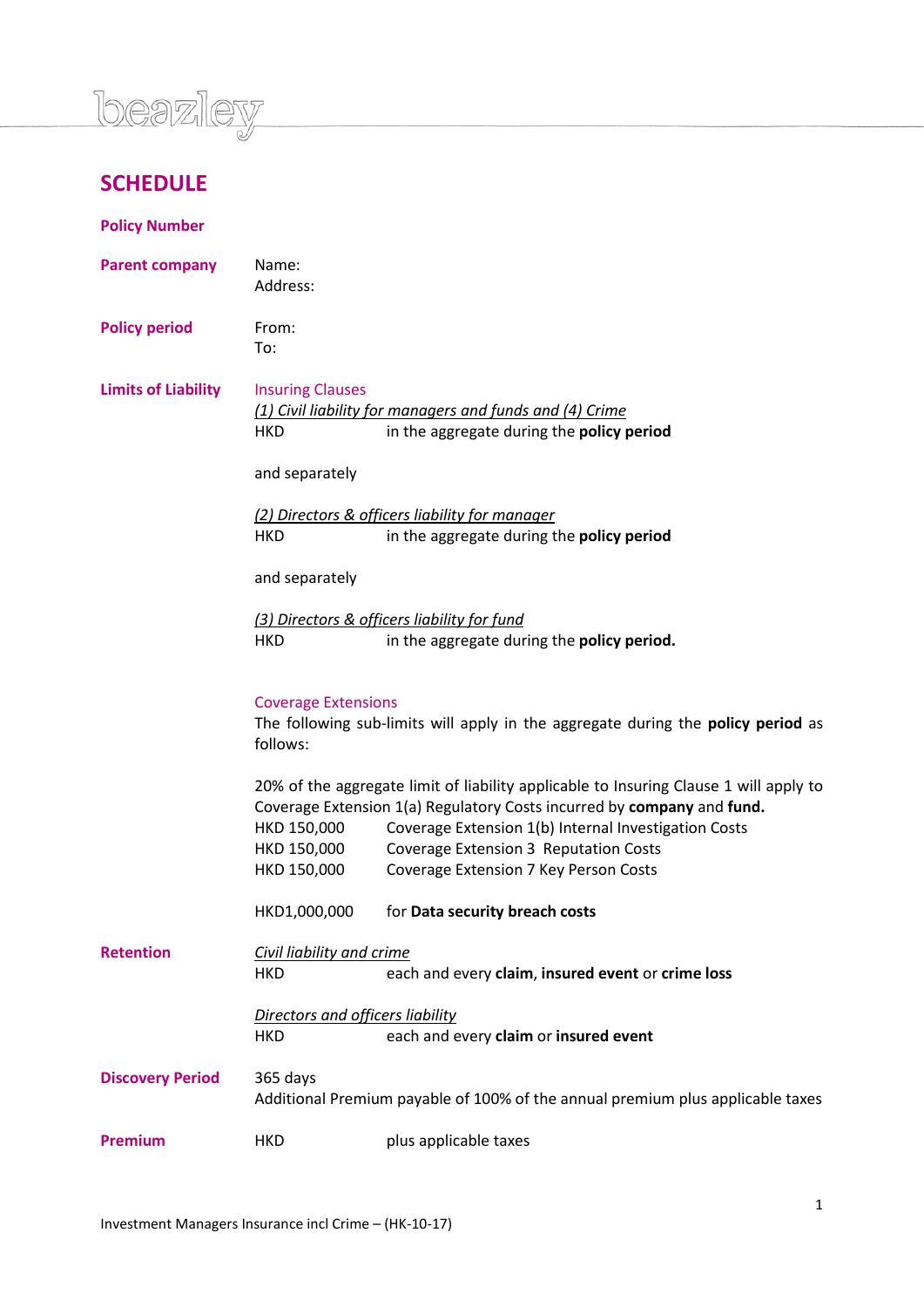

# **A. INSURING CLAUSES**

Ineazi

### *1. Civil liability for manager & fund*

The **insurer** will pay on behalf of the **insured** any **professional loss** resulting from a **claim** first made against the **insured** during the **policy period**.

#### *2. Directors & officers liability for manager*

#### *(a) Individuals*

The **insurer** will pay on behalf of the **directors or officers** any **professional loss** not indemnified by the **company** which results from a **claim** first made against the **directors or officers** during the **policy period**.

#### *(b) Investment manager reimbursement*

The **insurer** will reimburse or pay on behalf of the **company** any **professional loss** that the **company** has paid, or agreed to pay, as indemnification of **directors or officers,** which results from a **claim** first made against such **directors or officers** during the **policy period**.

# *(c) Investment manager securities claims*

The **insurer** will pay the **company** for any **professional loss** resulting from any **claim** first made against the **company** during the **policy period**.

# *3. Directors & officers liability for fund*

#### *(a) Individuals*

The **insurer** will pay on behalf of the **directors or officers** any **professional loss** not indemnified by the **fund** which results from a **claim** first made against the **directors or officers** during the **policy period**.

# *(b) Fund reimbursement*

The **insurer** will reimburse or pay on behalf of the **fund** any **professional loss** that the **fund** has paid, or agreed to pay, as indemnification of **directors or officers,** which results from a **claim** first made against such **directors or officers** during the **policy period**.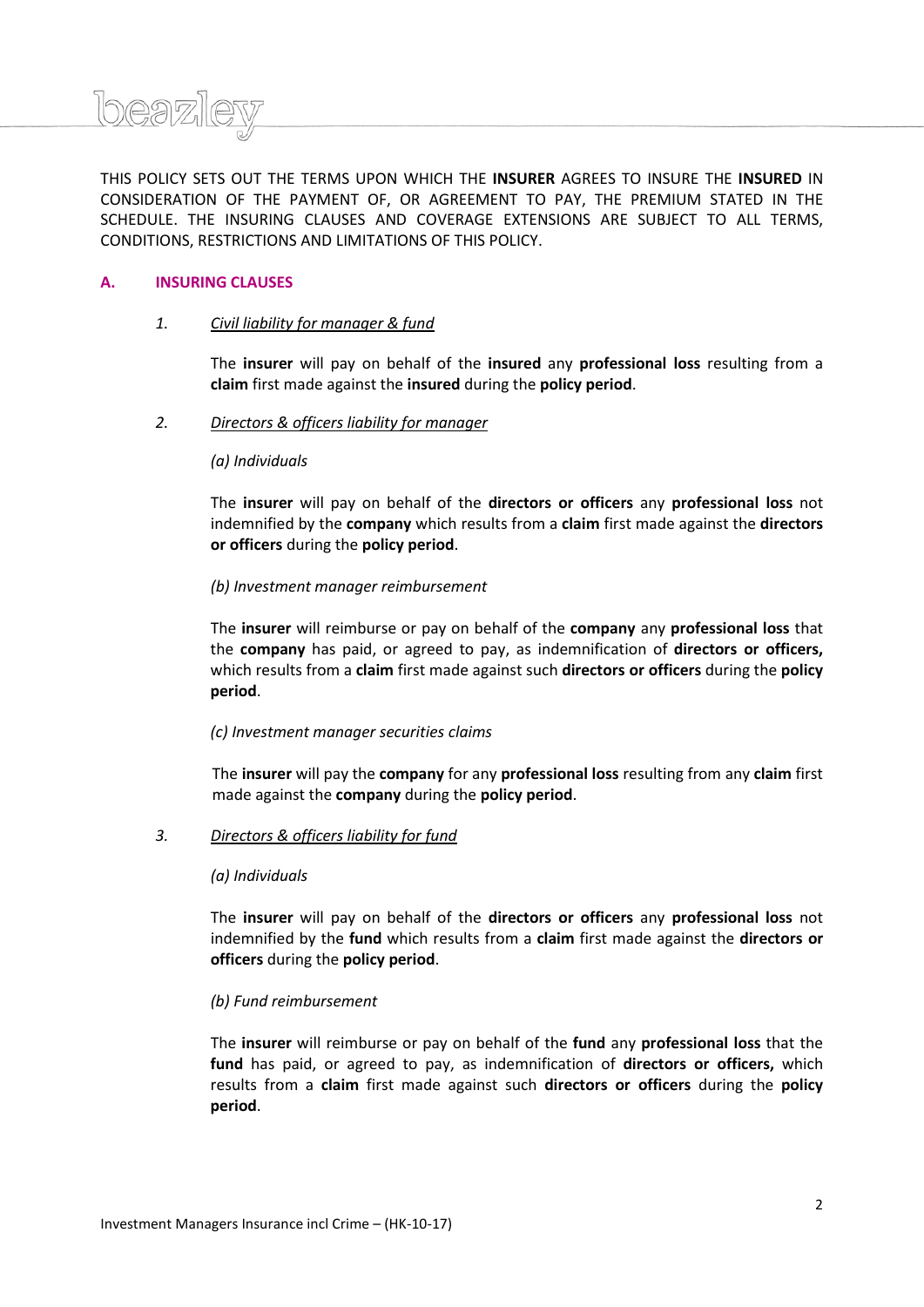

# *4. Crime*

The **insurer** will indemnify the **insured** for **crime loss** which is first **discovered** during the **policy period** and which results directly from:

- (a) the **dishonest act of an employee**;
- (b) a **documentary fraud**;
- (c) an **electronic or telephonic fraud**;
- (d) **physical loss of or damage to property** or **physical damage to or destruction of premises**;
- (e) **extortion.**

# **B. COVERAGE EXTENSIONS**

*1. Regulatory extensions*

(a) Regulatory costs

The **insurer** will pay **regulatory costs** of an **insured**.

(b) Internal investigation costs

The **insurer** will pay **internal investigation costs** of an **insured person**.

*2. Mitigation*

The **insurer** will pay **mitigation costs** of an **insured**.

*3. Damage to reputation* 

The **insurer** will pay the **reputation costs** of an **insured person.**

*4. Extradition costs*

The **insurer** will pay the **extradition costs** of a **director or officer**.

*5. Freezing of assets and disqualification costs*

The **insurer** will pay the **freezing of assets and disqualification costs** of a **director or officer**.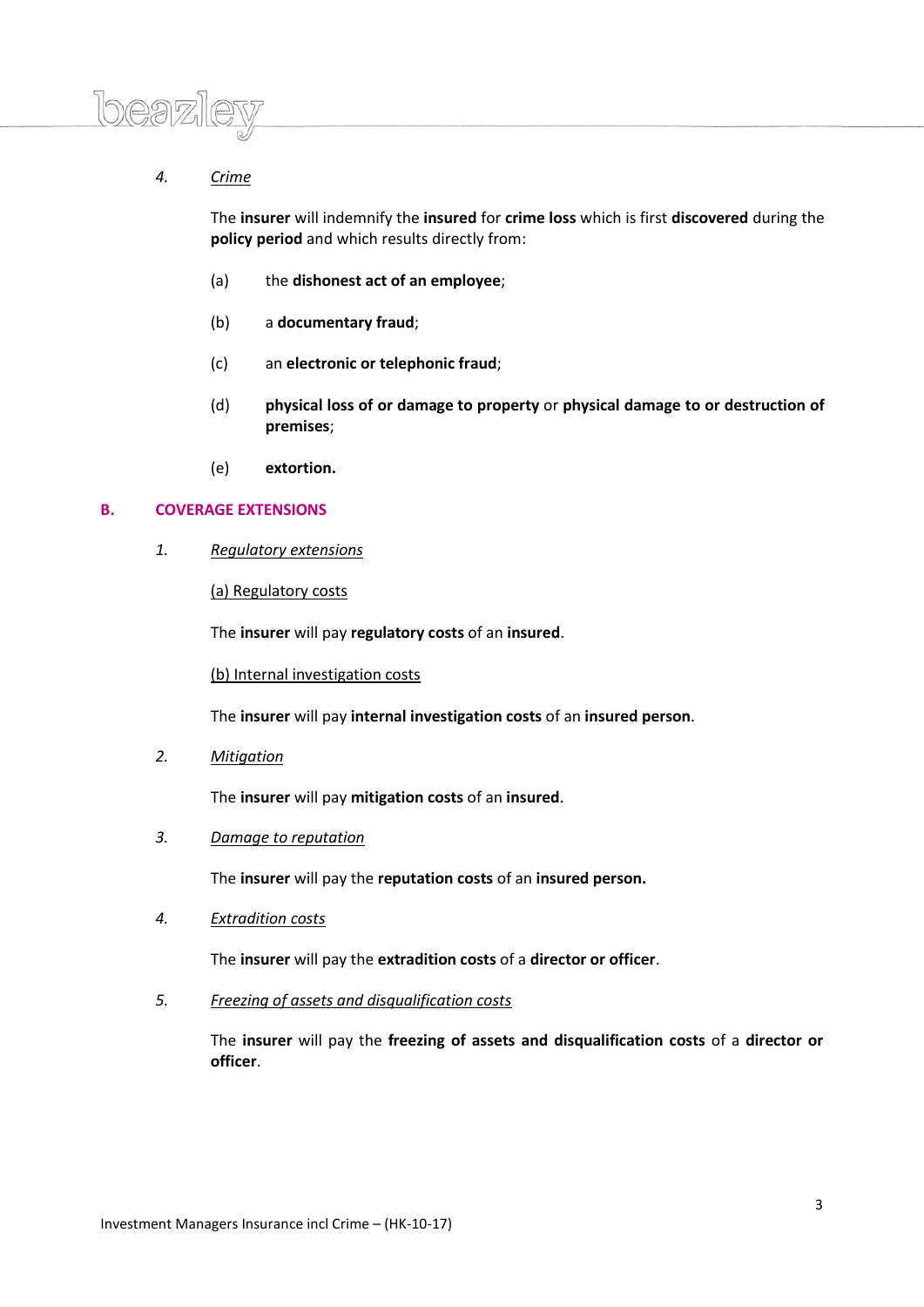# *6. Health and safety*

The **insurer** will pay **health and safety claim costs** of a **director or officer**.

*7. Key person*

 $D \mathfrak{D} \overline{W}$ 

The **insurer** will pay **key person costs** of an **insured**.

*8. Crime extensions*

The **insurer** will indemnify the **insured** for:

- (a) **crime loss** which is first **discovered** during the **policy period** resulting directly from:
	- (i) the **insured** having a **legal liability for incomplete transactions;**
	- (ii) a **loss of subscription rights**;
- (b) **data security breach costs**, **software removal or reconstitution costs**, **legal costs** and **audit costs** necessarily incurred by the **insured** with the **insurer's** prior written consent, following and in connection with a direct financial loss sustained by the **insured** and payable by the **insurer** under this policy.

# **C. COVERAGE RESTRICTIONS**

# **APPLICABLE TO INSURING CLAUSES 1, 2 AND 3 AND RELATED COVERAGE EXTENSIONS ONLY**

The **insurer** will not be liable to make any payment under this policy for that part of any **professional loss**:

*1. Bodily injury or property damage*

resulting from any **claim** for actual or alleged bodily injury, sickness, disease or death of any person, or damage to, destruction, impairment or loss of use of any tangible property.

This Coverage Restriction will not apply to:

- (a) emotional distress, defamation, libel, slander or injurious falsehood committed by the **insured** or by any person for whose acts the **insured** is legally responsible;
- (b) loss, damage or destruction of **documents** or **personally identifiable customer information**; or
- (c) **health and safety claim costs**.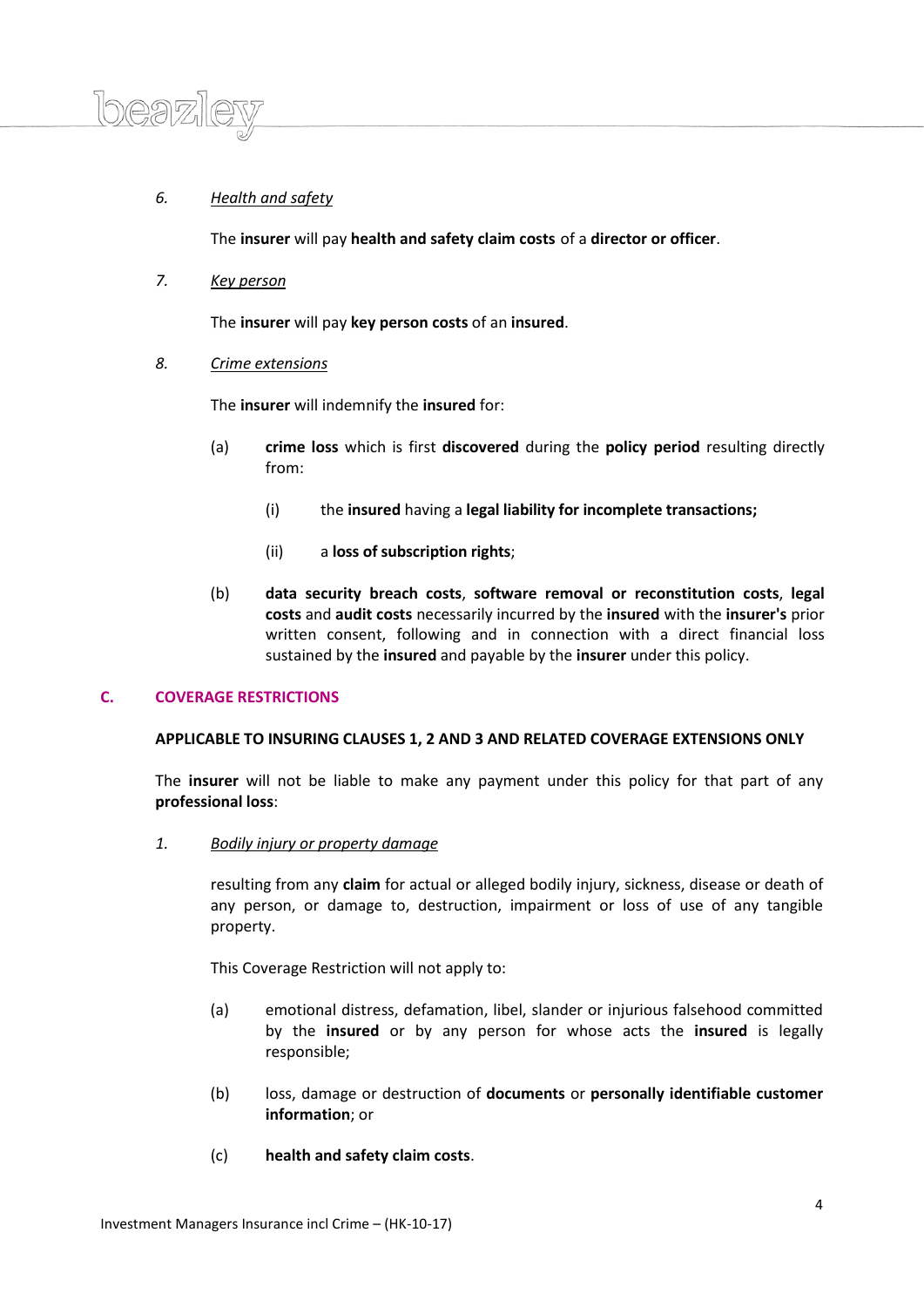

# *2. Conduct*

brought about or contributed to by any:

- (a) deliberately dishonest act or omission of any **insured**; or
- (b) profit or advantage gained by any **insured** to which such **insured** is not legally entitled;

as established by a final and non-appealable adjudication in the underlying proceeding, or formal written admission by such **insured**.

This Coverage Restriction will not apply for the purposes of Insuring Clause 1 to any actual or alleged vicarious liability of the **company** which arises from the deliberately dishonest act of an **insured person**.

# *3. Prior claims, insured events and circumstances*

arising out of, based upon or attributable to any **claim**, **insured event**, fact, circumstance or **wrongful act** of which notice has been given under any policy in relation to which this policy is a renewal or replacement or of which any **responsible person** had knowledge prior to the inception of this policy or any matter which taken together with such **claim**, **insured event**, fact, circumstance or **wrongful act** would constitute a **single event**.

This Coverage Restriction will not apply to facts or circumstances which have been notified to the **insurer** under any earlier policy but were not accepted by the **insurer** as a valid notification, and where cover has been maintained continuously with the **insurer** from the inception date of that earlier policy until the inception date of this policy.

# **APPLICABLE TO INSURING CLAUSE 1 ONLY AND RELATED COVERAGE EXTENSIONS ONLY**

# *4. Contractual liability*

arising out of, based upon or attributable to any contractual penalty, acceptance by the **insured** of liability for any liquidated damages, or guarantee or warranty provided by the **insured**.

This Coverage Restriction will not apply to:

- (a) the **insured's** failure to perform its duties with reasonable skill and care, provided that the **insurer's** liability will be limited to such sums as the **insured** would have had to pay in the absence of such contractual penalty, liquidated damages or guarantee or warranty; or
- (b) any liability assumed by any **insured** which is a requirement of, or a condition contained within the membership rules, regulations or user agreements of: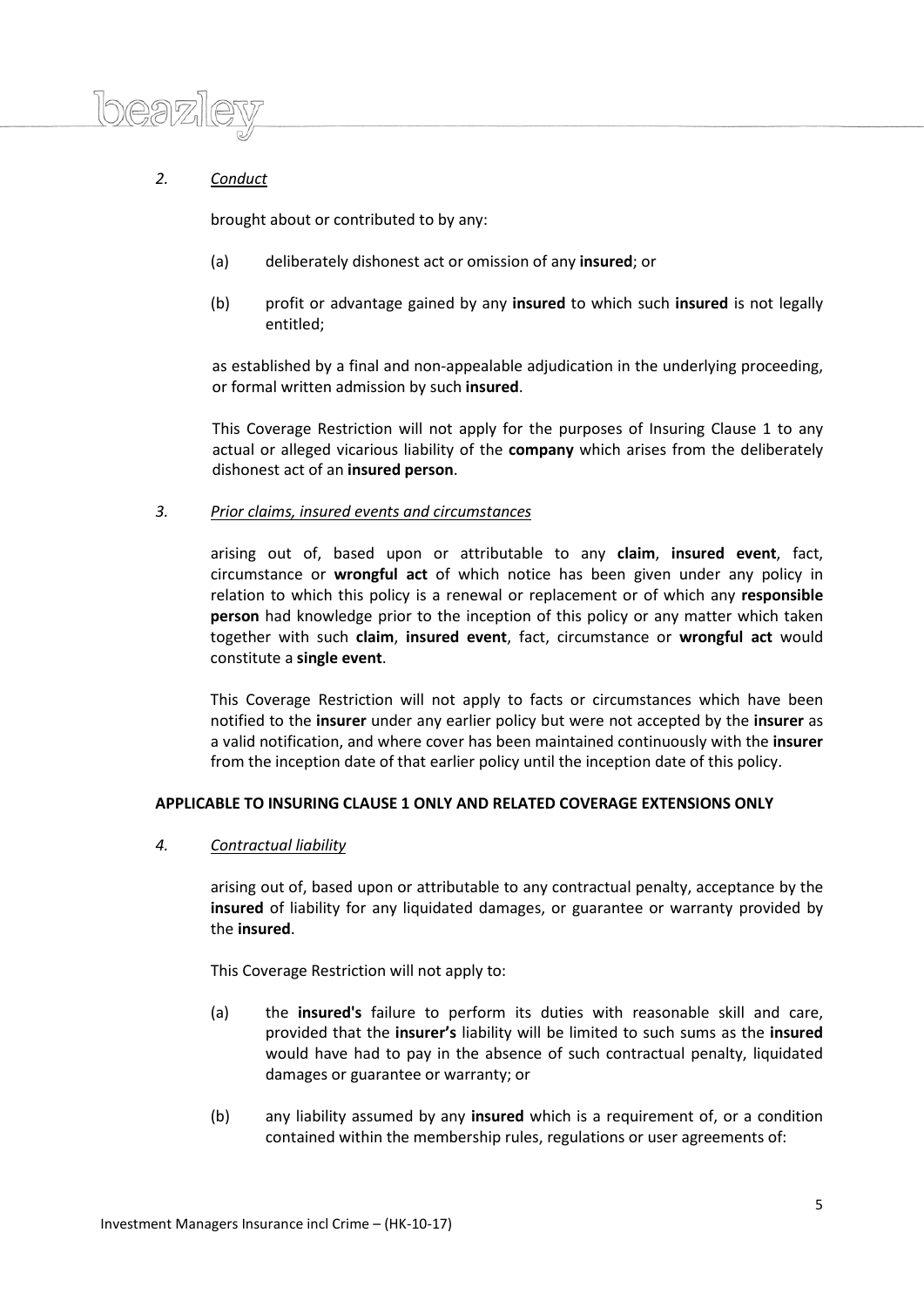

(ii) any party with which the **insured** has a written or electronic agreement for the provision of registration and entitlement records for the **insured** in connection with securities.

# *5. Infrastructure*

arising out of, based upon or attributable to any failure or malfunction of electrical or telecommunications infrastructure or services which are outside the control of the **insured**.

# *6. Insured v insured*

arising out of any **claim** brought by or on behalf of any **insured**, or successor of any **insured**.

This Coverage Restriction will not apply to any **claim**:

- (a) brought by a **fund** against a **company** or **insured persons**;
- (b) brought by or on behalf of the **insured person** as a customer, client or investor of the **company** or **fund**; or
- (c) that emanates from an independent third party.

# *7. Duties to employees*

arising out of, is based upon or attributable to directly or indirectly, any breach of any obligation or duty owed or purportedly owed by the **company** or **fund** as a current, former or prospective employer.

# *8. Shareholder, bondholder or creditor*

arising out of any **claim** which is brought by, in the right of or on behalf of any shareholder or bondholder of the **company** in its capacity as a shareholder or bondholder, or creditor in the event of the insolvency, receivership, bankruptcy or liquidation of the **company**.

# *9. Intellectual property*

arising out of any **claim** for the breach of any intellectual property right or misappropriation of a trade secret.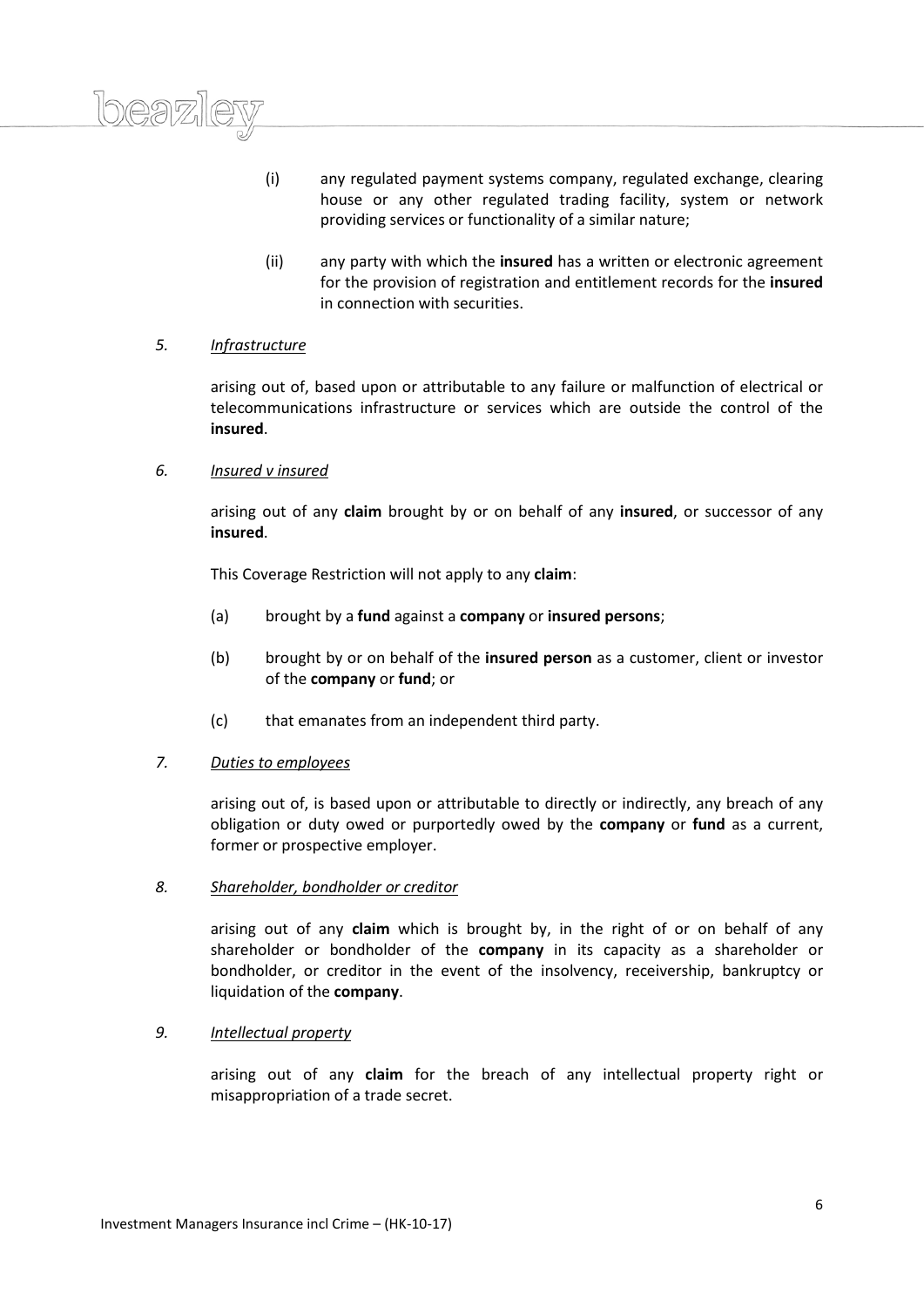

# *10. Rico*

arising out of, based upon or attributable to any actual or alleged violation by the **insured**, or by any person for whose acts the **insured** is legally responsible, of the Racketeer Influenced and Corrupt Organisations Act 18 USC, Sections 1961-1968 (U.S.A.).

This Coverage Restriction will not apply to any allegation of a breach of the Prevention of Bribery Ordinance (Cap 201) (Hong Kong).

# **APPLICABLE TO INSURING CLAUSE 2 AND 3 ONLY AND RELATED COVERAGE EXTENSIONS ONLY**

# *11. Company v insured (US)*

arising out of any **claim** brought by, on behalf of, or at the direction of the **company**, **fund** or an **outside entity**, in the United States of America, its territories or possessions, except and to the extent such **claim**:

- (a) is brought derivatively by a security holder of the **company, fund** or an **outside entity** who, when such **claim** is made and maintained, is acting independently of, and without the solicitation, assistance, participation or intervention of an **insured person** (other than an **insured person** engaged in whistleblowing), the **company, fund** or any **outside entity**, or
- (b) is brought by any receiver, liquidator, administrator, judicial manager or other person holding equivalent office of the **company, fund** or an **outside entity**, or any assignee of such person.

This Coverage Restriction will not apply to **defence costs**.

# **APPLICABLE TO INSURING CLAUSE 4 AND RELATED COVERAGE EXTENSIONS ONLY**

The **insurer** will not be liable to make any payment under this policy for that part of any **crime loss**:

*12. Directors and partners dishonesty*

arising out of, based upon or attributable to, in whole or in part, any dishonest, fraudulent or malicious act of any director or partner of the **insured**, except to the extent that such director or partner is deemed to be an **employee**.

*13. Dishonest act of an employee*

arising out of, based upon or attributable to, directly or indirectly, any dishonest, fraudulent or malicious act of any **employee.**

This Coverage Restriction will not apply to Insuring Clause A.4(a) (dishonest act of an employee) or Coverage Extension B.8(b).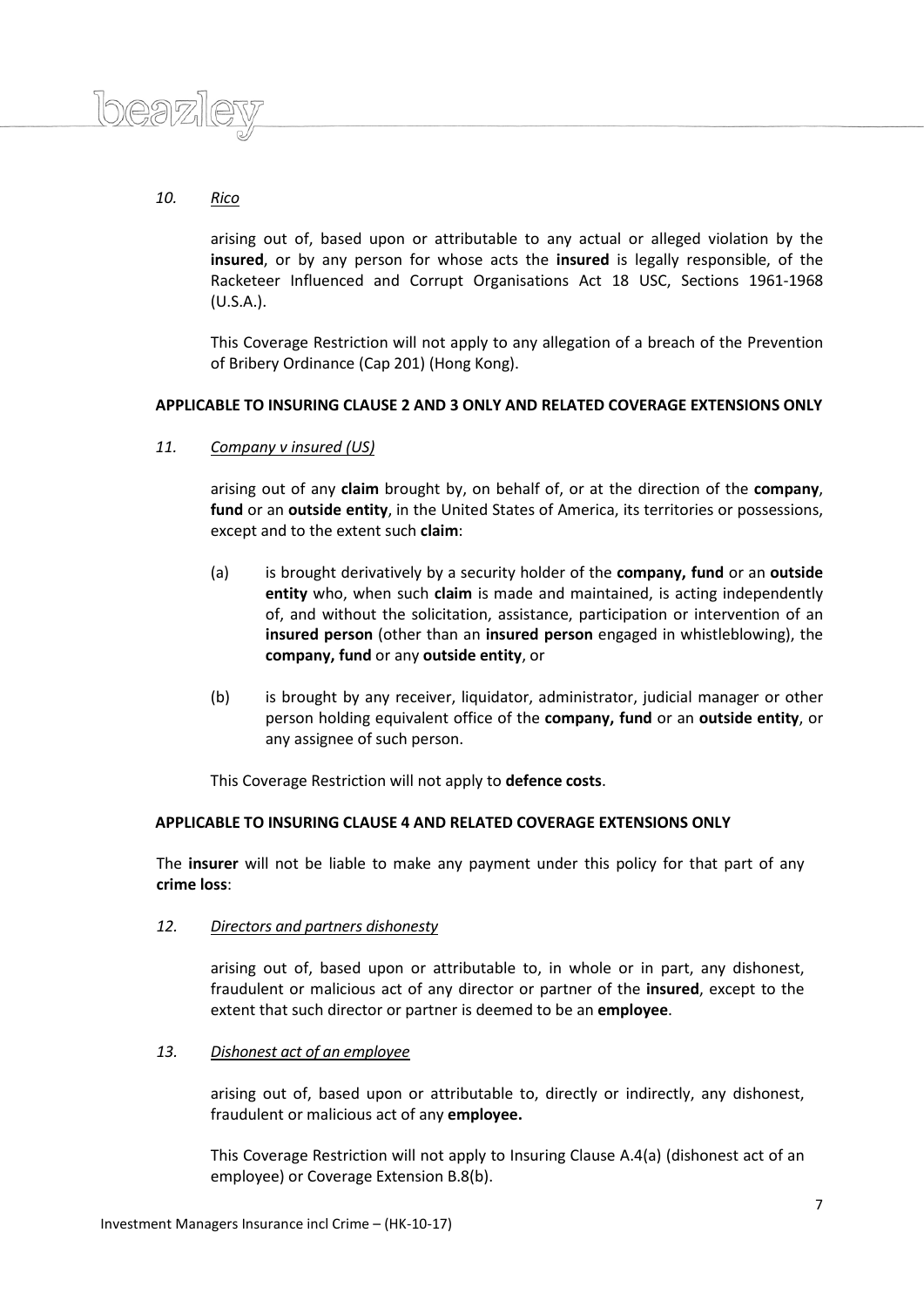# *14. Existence, valuation or performance of assets*

resulting from the **insured**, or any **financial organisation** acting on behalf of the **insured**, having acted or relied upon false information concerning the existence, valuation or performance of assets except when the information was fraudulently created, or fraudulently altered by a person other than the person who purported to have created it.

This Coverage Restriction only applies to Insuring Clause A.4(c) (electronic or telephonic fraud).

# *15. Extortion, kidnap and ransom*

arising out of, based upon or attributable to extortion or kidnap and ransom.

This Coverage Restriction will not apply to Insuring Clause A.4(a) (dishonest act of an employee), A.4(e) (extortion) or **software removal or reconstitution costs** covered under Coverage Extension B.8(b). In no event will cover be provided for any **crime loss** which is in violation of the Kidnapping Act (Cap 151) (Singapore).

# *16. Fines, penalties or damages*

comprising fines, penalties or damages of any type except direct compensatory damages arising out of a **crime loss** covered by this policy.

# *17. Indirect loss*

 $l$ 

- (a) which is indirect or consequential except where covered under Coverage Extensions B.8(a), or B.8(b)
- (b) which represents loss or deprivation of income or profits (including interest and dividends), except for a **loss of subscription rights** covered under Coverage Extension B.8(a)(ii); or
- (c) arising out of, based upon or attributable to:
	- (i) business interruption or loss of computer time or use;
	- (ii) mechanical, electronic or software failure, faulty construction, error in design, latent defect, wear or tear, gradual deterioration, electrical disturbance, **electronic media** failure or breakdown or any malfunction or error in programming; or
	- (iii) errors or omissions in processing.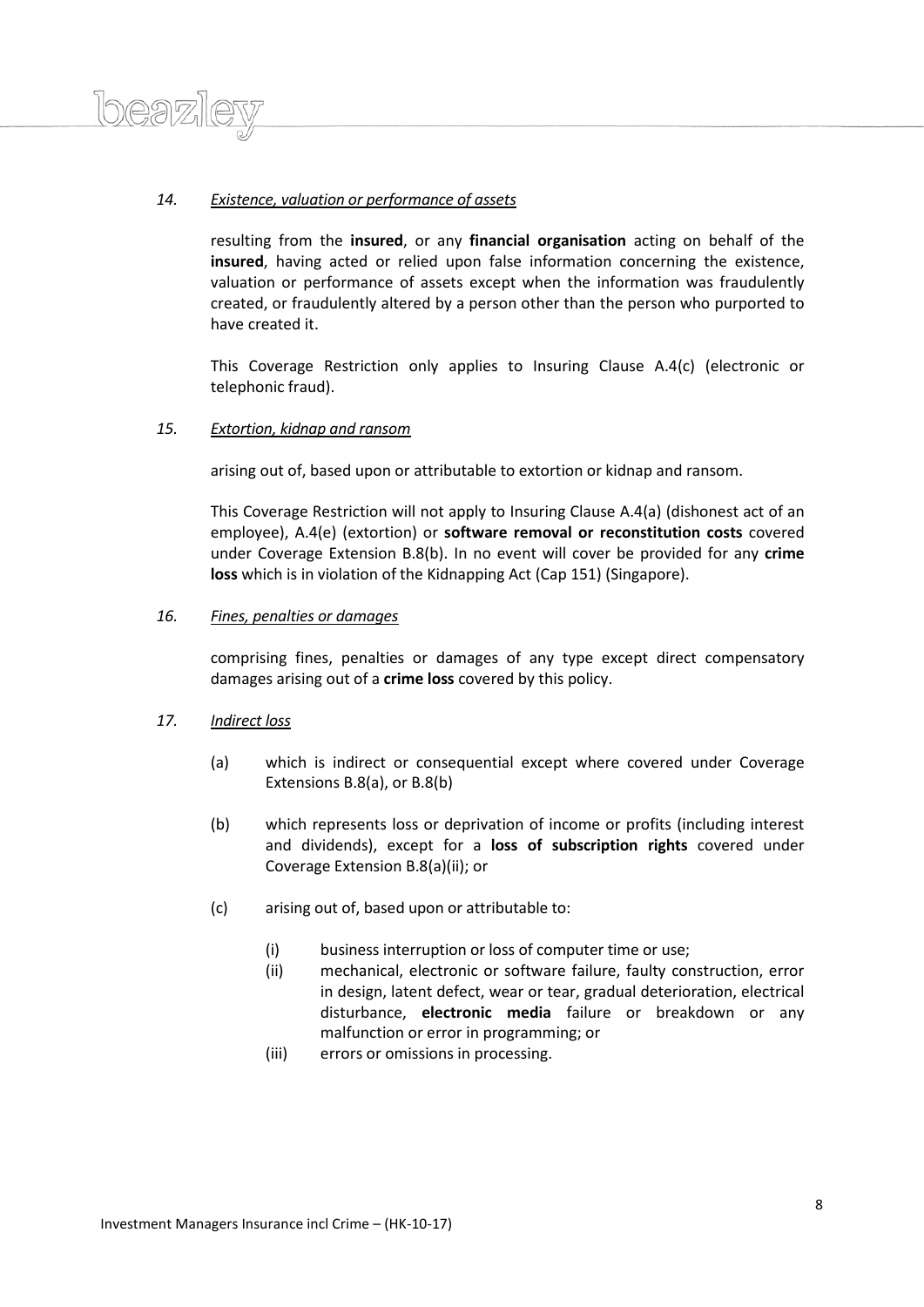# *18. Litigation costs and loss establishment fees*

which is incurred in establishing the existence or amount of **crime loss** covered under this policy, or in prosecuting or defending any legal proceeding, or incurred as a party to any legal proceeding.

This Coverage Restriction will not apply to Coverage Extension B.8(b).

# *19. Prior discovery*

Ineazi

which was **discovered** prior to the inception date of this policy.

### *20. Property damage*

arising out of, based upon or attributable to, directly or indirectly, loss, damage or destruction:

- (a) of or to any premises, however caused, except where such loss, damage or destruction is a **physical damage to or destruction of premises** covered under Insuring Clause A.4(d);
- (b) of or to any property whatsoever by reason of wear, tear, gradual deterioration, moth or vermin;
- (c) as a result of looting, or any act of God or nature; or
- (d) arising out of, based upon or attributable to ionising radiation or contamination by radioactivity from any nuclear fuel or from any nuclear waste from the combustion of nuclear fuel, or the radioactive, toxic, explosive or other hazardous properties of any explosive nuclear assembly or nuclear component thereof.

## *21. War and terrorism*

- (a) arising out of, based upon or attributable to, directly or indirectly, war, invasion, act of foreign enemy, hostile operations (whether war has been declared or not), civil war, rebellion, revolution, insurrection, riot or civil commotion amounting to a popular uprising, military or usurped power or martial law.
- (b) arising out of, based upon or attributable to, directly or indirectly, terrorism except where the **crime loss** results directly from any actual or attempted burglary, robbery, hold-up, theft or larceny.

This Coverage Restriction only applies to Insuring Clause A.4(d) (physical loss of or damage to property or physical damage to or destruction of premises), A.4(e) (extortion) or Coverage Extension B.8(b).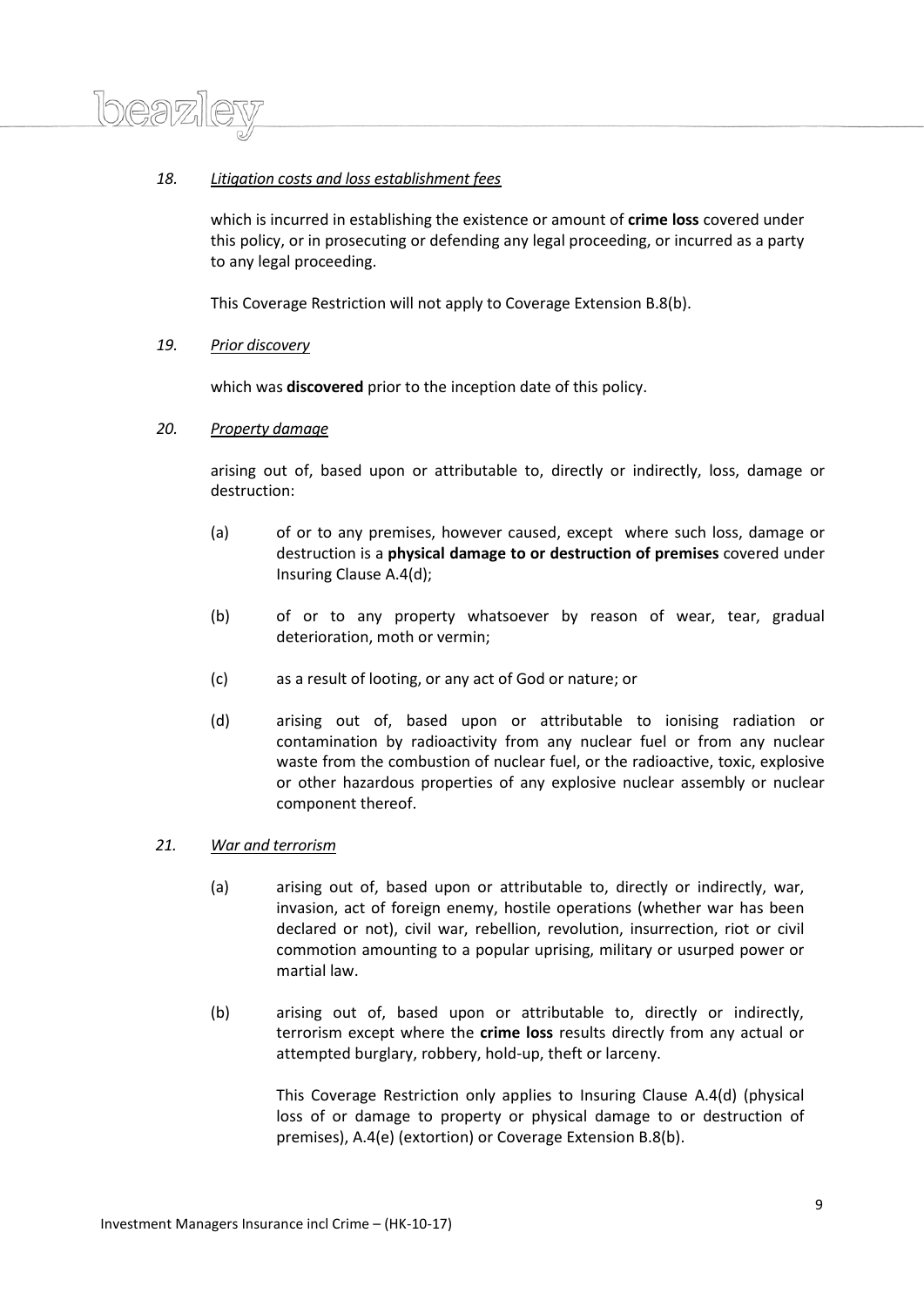# *22. Written documents*

 $\log 2$ 

arising out of, based upon or attributable to, directly or indirectly, the **insured** (or a **financial organisation** acting on behalf of the **insured**) having acted or relied upon electronic data for which the source is a physical document which is **forged**, **fraudulently altered**, **counterfeit** or contains information which is fictitious.

This Coverage Restriction only applies to Insuring Clause A.4(c) (electronic or telephonic fraud).

For the purpose of determining the applicability of these Coverage Restrictions, the knowledge or act, error or omission of any **insured person** will not be imputed to any other **insured person**. The knowledge of each **responsible person** will be imputed to all **companies**.

# **D. CLAIM PROVISIONS**

# *1. Notification*

# *(a) Claims and insured events*

The **insured** must give notice to the **insurer** of any:

- (i) **claim** made against the **insured** during the **policy period**; or
- (ii) **insured event** occurring during the **policy period,**

as soon as practicable after the **responsible person** first becomes aware of such **claim** or **insured event** but in no event later than 60 days after the end of the **policy period**, or within any applicable **discovery period**.

The **insured** must also give notice to the **insurer** of any intention on the part of the **insured** to incur **mitigation costs** either prior to such costs being incurred, or in respect of a time critical event, within 14 days of such costs being incurred.

# *(b) Circumstances*

The **insured** may, during the **policy period**, notify the **insurer** of any fact or circumstances which in the reasonable opinion of the **responsible person** may give rise to a **claim** or an **insured event**.

Any notice must include the reasons why the **responsible person** reasonably anticipates that the fact or circumstances may give rise to a **claim** or an **insured event** and, where available, full particulars of the dates, acts and persons involved.

Any **claim** which is made or **insured event** which occurs after the end of the **policy period** and which arises from a circumstance notified in accordance with this clause will be deemed to have been made or have occurred at the same time as the circumstance.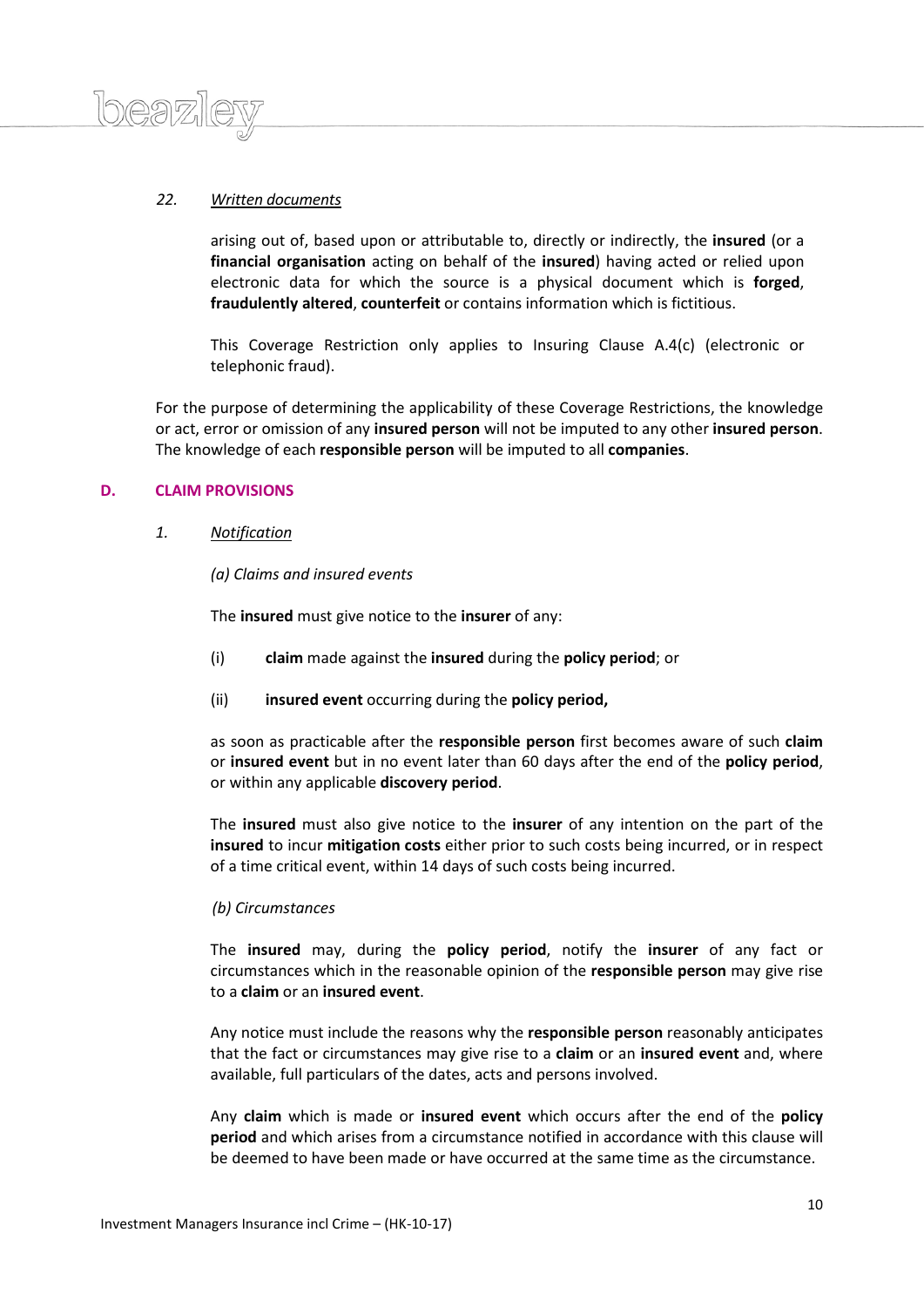# *(c) Crime losses*

 $logn)$ 

Upon **discovery** of a **crime loss**, the **insured**, must:

- (i) give to the **insurer** written notice of that **crime loss**, as soon as practicable following **discovery**, but in no event later than 60 days after the end of the **policy period,** or within any applicable **discovery period**; and
- (ii) file a detailed proof of **crime loss** in a format agreed with the **insurer** within 6 months of such written notice, or within a further period as agreed in writing by the **insurer**.

In the event that the **insured** is prevented from notifying any **claim**, **insured event** or **crime loss** to the **insurer** (after the **insured** has sought consent to do so) due to any legal or regulatory prohibition restricting them from doing so, the **insured** must provide full details of the **claim**, **insured event** or **crime loss** to the **insurer** as soon as such restriction is lifted.

If the **insured** does not give notice to the **insurer** in compliance with this provision D.1 *Notification*, the **insurer** will have no liability under this policy in respect of that **claim**, **insured event, crime loss** or **mitigation costs**.

# *(d) Related matters*

A **single event** will be treated by the **insurer** as having been notified when the first of such **claims**, **insured events** or **crime losses** was notified or is deemed to have been notified to the **insurer**, irrespective of whether or not the **insurer** has formally accepted the notice.

# *(e) Address for notifications*

All notices must be sent either by e-mail to [flclaims@beazley.com](mailto:flclaims@beazley.com) or by mail to the address below:

Financial Lines Claims Beazley Pte. Limited 138 Market Street, #03-04, CapitaGreen, Singapore 048946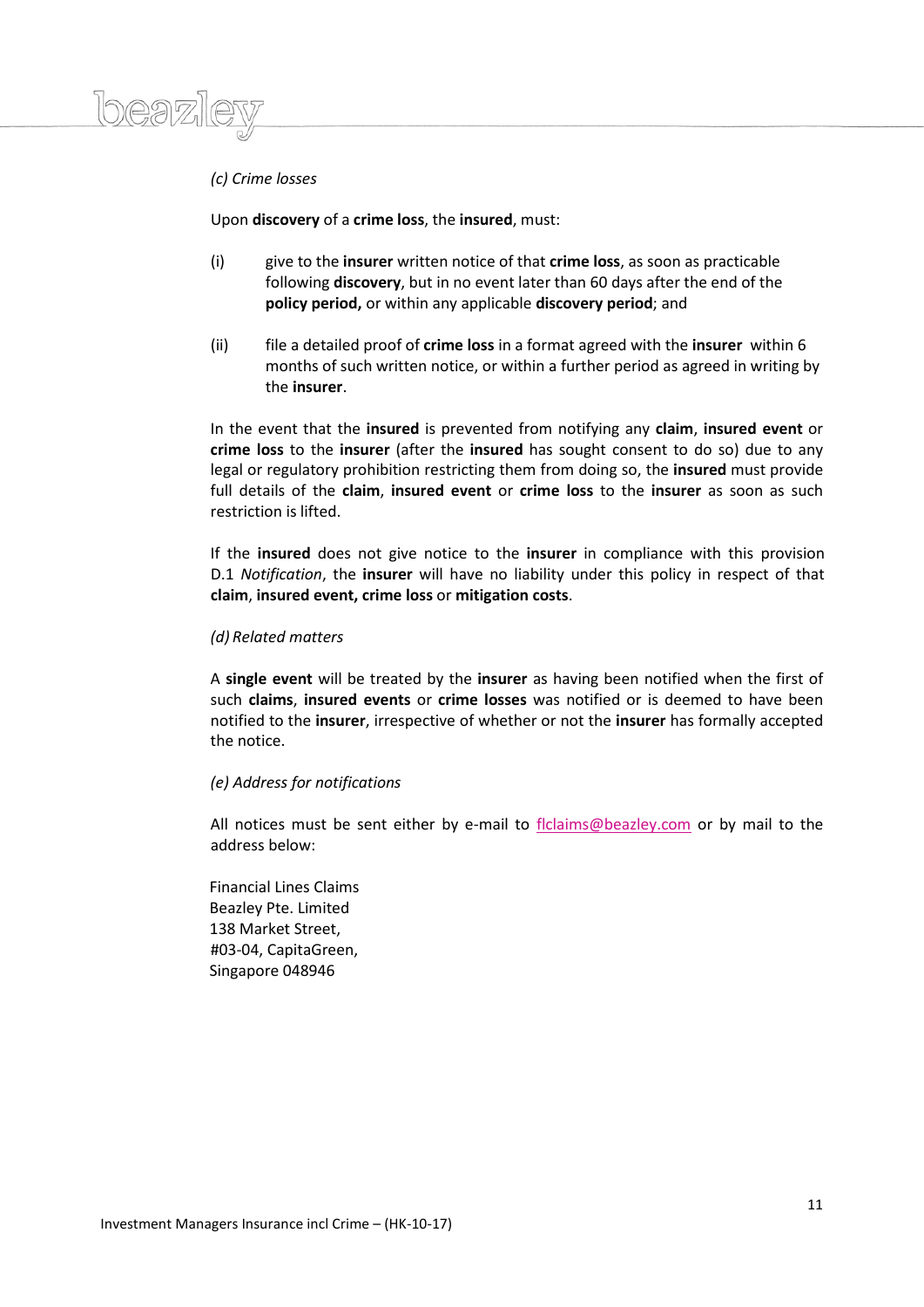# *2. Defence and settlement*

*(a) Duties*

 $\left|n\rho\right|$ 

The **insured** has the right and duty to defend and contest any:

- (i) **claim** made against them;
- (ii) **insured event** commenced against them; or
- (iii) claims made against them for which coverage is afforded under Coverage Extension B.8(a)(i).

The **insured** will take all reasonable steps to prevent or minimise any **loss**.

The **insurer** will be entitled to participate fully in the conduct of the defence, including settlement negotiations, contribution or indemnification proceedings, where it is reasonably likely to involve the **insurer** making any payment under this policy.

#### *(b) Consent to policy costs*

The **insurer** will not be obliged to pay any **policy costs** provided under this policy unless the **insurer** has provided prior written consent to such **policy costs** being incurred (except where expressly stated in the policy that prior consent is not first required).

If the **insurer**'s prior written consent cannot reasonably be obtained before **policy costs** are incurred, then the **insurer** will give retrospective approval for such reasonable **policy costs** necessarily incurred.

#### *(c) Advancements*

The **insurer** will, upon the written request of an **insured**, advance **defence costs** prior to coverage being confirmed.

#### *(d) Consent to settlements*

If an **insured** admits liability or compromises or settles any **claim**, **insured event**, demand, suit or legal proceeding without the **insurer's** prior written consent, this policy will afford no cover in connection with that admission, **claim**, **insured event**, demand, suit or legal proceeding.

The **insured** will not be required to receive the **insurer's** consent prior to making any self report or formal written representation to a **regulatory authority**, provided that as soon as legally permitted, the **insured** will seek the consent of the **insurer** in accordance with this clause. The **insurer** will not consider such self report or formal written representation as an admission of liability for the purposes of this clause.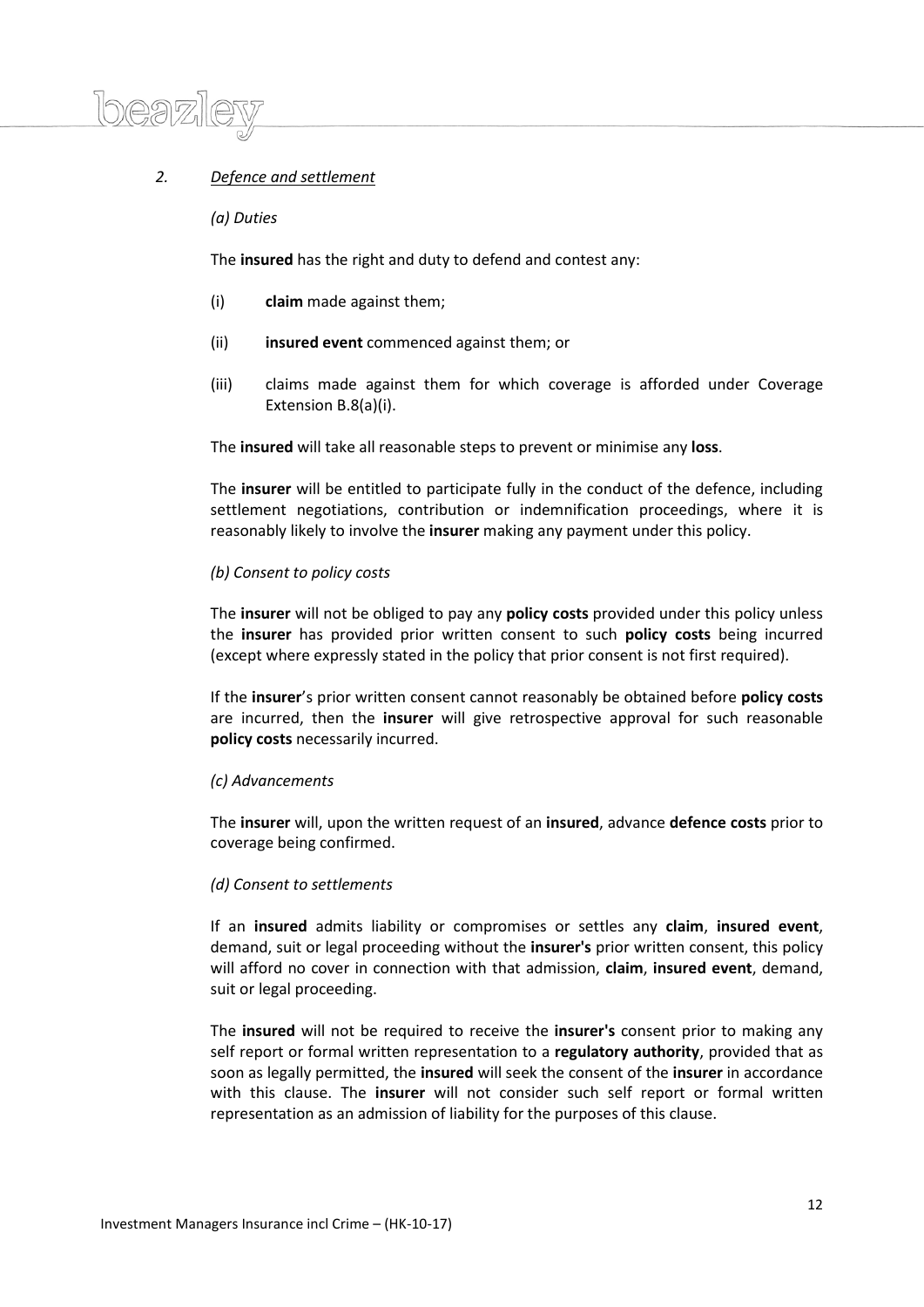# *(e) Uninsured loss*

The **insured** will reimburse the **insurer** for any payments which are ultimately determined not to be covered under this policy.

#### *3. Allocation*

Where a **claim, insured event** or **crime loss** involves both parties covered and not covered and/or matters covered and not covered by this policy, a fair and proper allocation shall be made between the **insured** and the **insurer**, taking into account the relative legal and financial exposures attributable to the covered matters or persons and the matters or persons not covered by this policy.

# *4. Cooperation*

The **insured** will give all information and assistance to the **insurer** as it may reasonably require to enable it to investigate any matter notified under this policy and cooperate with the **insurer** in responding to any **claim**, **insured event** or **crime loss**.

Except where expressly provided for in this policy, these steps will be at the **insured's** own cost. The failure of any **insured person** to give the **insurer** the information and assistance which it may reasonably require will not impair the rights of any other **insured person** under this policy.

*5. Basis of valuation*

### **APPLICABLE TO CRIME INSURING CLAUSE AND COVERAGE EXTENSIONS ONLY**

- (a) In calculating the amount payable under this policy for any **crime loss**, deductions will be made in respect of recoveries received from any source. The **retention** will apply to the net figure after making these deductions, but nothing in this clause will be construed to mean that such **crime loss** is not payable under this policy until the net figure has been ascertained
- (b) In no event shall the **insurer** be liable for more than:
	- (i) the actual market value of **securities**, foreign funds, currencies or precious metals which will be determined by their closing market value on the last business day prior to the **crime loss** being **discovered** or, if less, the actual cost of replacing the **securities**;
	- (ii) the cost of blank books, blank pages or other materials plus the cost of labour and computer time for the actual transcription or copying of data furnished by the **insured** in order to reproduce **physical records**;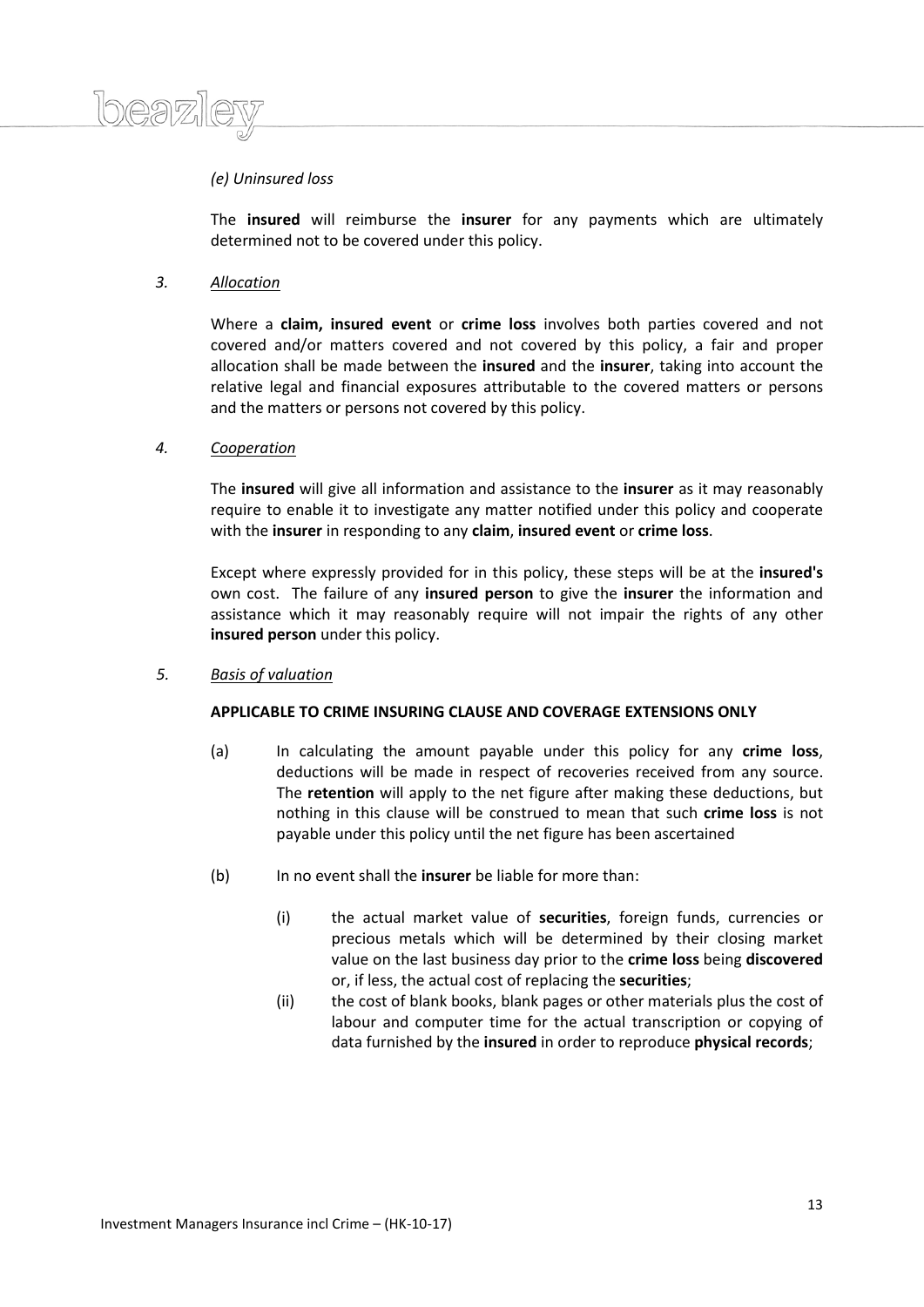- (iii) the cost of blank electronic data processing media and the cost of labour for the actual transcription or copying of electronic data furnished by the **insured**, in order to reproduce that electronic data, however if that electronic data cannot be reproduced and represents **securities** or other financial instruments of value, then the **crime loss** will be valued as indicated at sub-paragraphs (i) and (iv) of this clause (b);
- (iv) the actual cash value of other property at the time the **crime loss** was **discovered**, or the actual cost of repairing or replacing the property with property or material of like quality or value, whichever is less:
- (v) the value of subscription, redemption, conversion or deposit privileges immediately preceding their expiration;
- (vi) any interest receivable which exceeds the average 3-month Hong Kong Interbank Offered Rate between the time of sustaining **crime loss** and the date of **discovery** of the **crime loss**.
- (c) In the event that a loss of **securities** is covered by this policy, the **insurer** will, at their election, indemnify the **insured** for either:
	- (i) any premium required to be paid by the **insured** to purchase lost instrument bonds; or
	- (ii) an amount which the **insured** may be required to pay either during the **policy period** or any time thereafter by reason of any indemnifying agreement executed by the **insured** in relation to any lost instrument bonds issued or purchased by the **insured**,

for the reissuing of duplicate securities.

(d) In calculating **crime loss** as a result of the physical loss of or damage to cancelled cheques, cancelled drafts or cancelled credit card receipts, additional reasonable **employee** expenses necessarily incurred by the **insured**  in identifying the depositors of those lost or damaged cancelled items, or in assisting depositors in obtaining duplicates thereof, shall be included.

# *6. Other insurance or indemnification*

*1beazil* 

This policy will only pay **loss** that is in excess of any amount recoverable from any more specific directors' and officers'/management liability, professional indemnity, pension trustee/fiduciary liability, investment managers liability or crime insurance available to the **insured**. As excess insurance, this policy will not apply or contribute to the payment of any **loss** until the amounts of that other insurance have been exhausted.

All coverage under this policy for **professional loss** arising from an **insured person** whilst acting in their capacity as an **outside director**, will be specifically excess of and will not contribute with, any other insurance or indemnification available to such **insured person** from the **outside entity** or its insurers by reason of their service as such.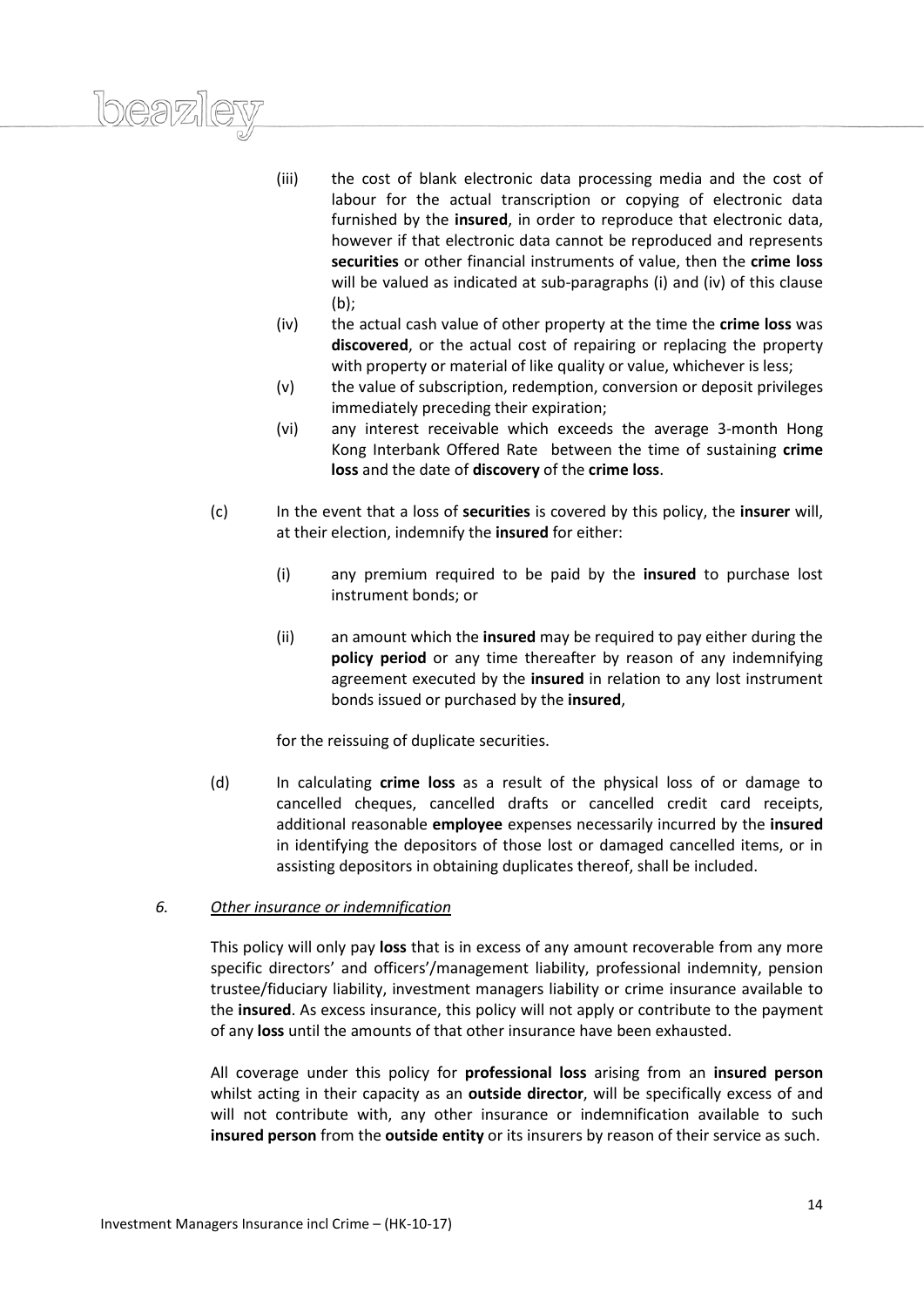# *7. Financial interest coverage*

 $\Lambda$ 

The **insurer** will not provide cover for the **loss** of an **uncovered company**. The **insurer** will instead indemnify the **parent company** for its financial interest in such **uncovered company** by way of agreed valuation calculated as the amount of **loss** which would have been payable to the **uncovered company** under this policy, however no indemnity will be provided in respect of any Insuring Clause or Coverage Extension which would have covered the **loss** of any **insured person**. For the purpose of this provision the **parent company** will be deemed to have suffered loss to its financial interest simultaneously with the **uncovered company** which incurred the **loss** for which it would have been entitled to receive indemnity under this policy.

# *8. Subrogation and recoveries*

In the event of any payment under this policy, the **insurer** will be subrogated to all rights and remedies available to the **insured** in connection with that payment and will be entitled to bring proceedings in the name of the **insured**. Whether before or after payment under this policy, the **insured** will take all steps necessary, or required by the **insurer**, to preserve the rights and remedies which the **insured** may have to recover its **loss**.

The **insured** will provide to the **insurer** any assistance in their power as the **insurer** may require to secure the rights and remedies set out above and shall take all steps required by the **insurer**. The **insurer** shall be entitled to take control of all steps taken to recover any covered **loss**, whether or not there is uninsured loss.

Any amounts recovered will be applied in the following order:

- (a) to recompense the **insured** and the **insurer** for any costs incurred in bringing proceedings against the third party;
- (b) then to the **insured** for the amount of any **loss** which exceeds the **limit of liability**;
- (c) then to the **insurer** up to the amount of the **loss** paid by the **insurer** and the **limit of liability** will be reinstated for such amounts; and
- (d) then to the **insured** to reimburse the **retention**.

The **insurer** agrees not to exercise its rights of recovery against any **insured person** unless the payments made by the **insurer** under this policy are brought about or contributed to by the deliberately dishonest act or omission of that **insured person**.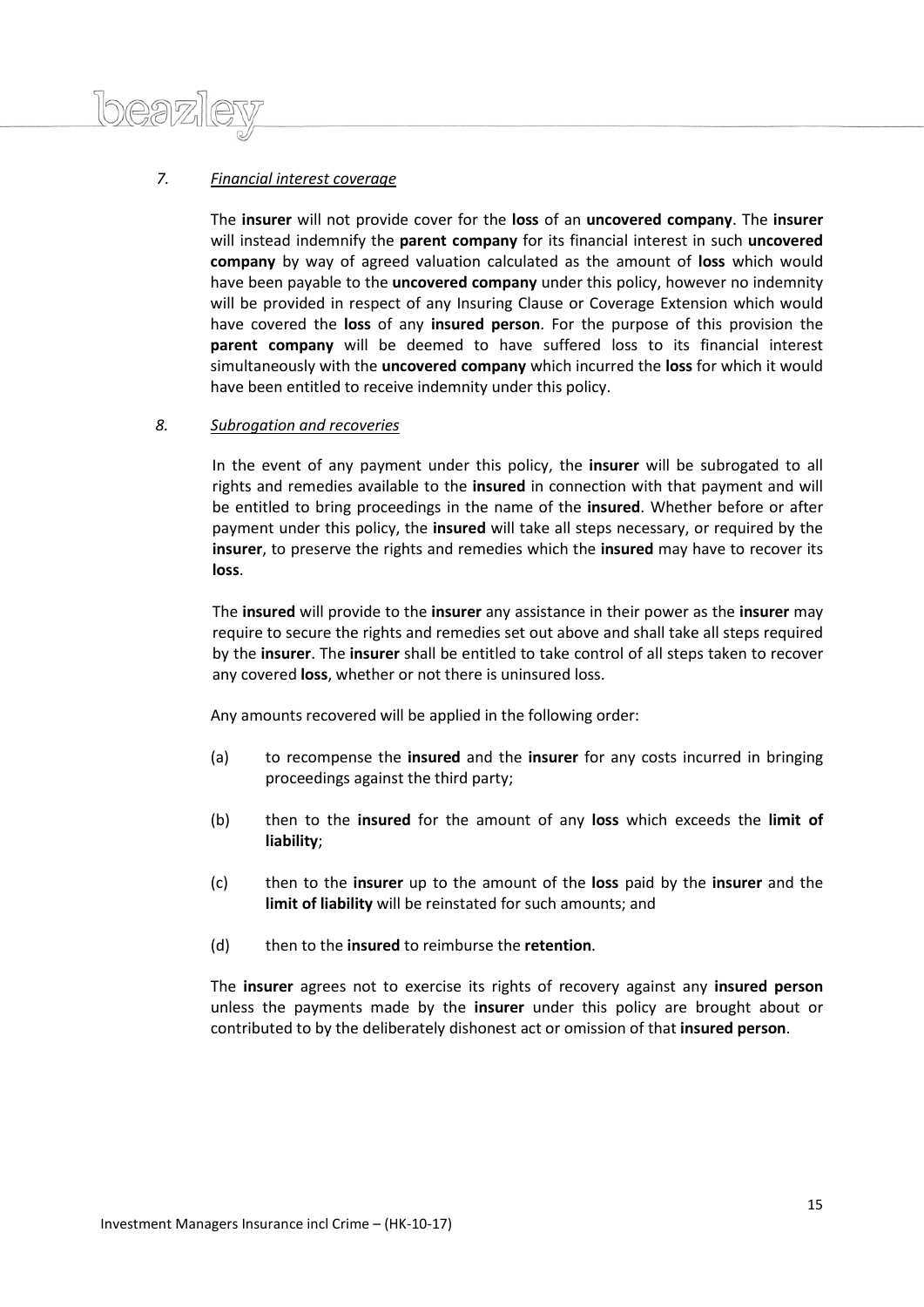# **E. GENERAL CONDITIONS**

# 1. *Limit of liability*

The **limit of liability** is the maximum amount payable by the **insurer** under this policy in respect of all **insureds**, Insuring Clauses and Coverage Extensions. However, the **limit of liability** will be reinstated as follows:

# *(a) Civil liability for manager and fund reinstatement*

If the **limit of liability** is eroded or exhausted by payment of **loss**, the **limit of liability** will be automatically reinstated to the extent of such erosion or exhaustion. Such reinstated **limit of liability** will only apply to the coverage afforded under Insuring Clause 1 and only after the limit of liability of all insurance policies sitting excess of this policy have been exhausted.

# *(b) Directors & officers liability for manager reinstatement*

If the **limit of liability** is eroded or exhausted by payment of **professional loss**, the **limit of liability** will be automatically reinstated to the extent of such erosion or exhaustion. Such reinstated **limit of liability** will only apply to the coverage afforded under Insuring Clause 2(a) and only after the limit of liability of all insurance policies sitting excess of this policy have been exhausted.

The **insurer** will not be liable for more than the **limit of liability** in respect of all **loss** arising from a **single event** and twice the **limit of liability** in respect of all **loss** payable under this policy (in the event of a reinstatement). Where **professional loss** is incurred by a **fund** and any **director or officer** of that **fund** which arises from a **single event** and where such **professional loss** would be covered under Insuring Clauses 1 and 3, the **insurer's** maximum liability for any **professional loss** in the aggregate arising from such **single event** will be the larger of the available **limit of liability** under either Insuring Clause 1 or Insuring Clause 3 but not both (after making allowance for any previous erosion of those **limits of liability** by any **loss** not arising from that **single event**).

Any **loss** paid by the **insurer** under this policy will erode the **limit of liability**.

Where any sub-limit is specified in the policy or schedule, the **insurer** will have no liability in excess of that sub-limit. Any sub-limit will be part of and not in addition to the **limit of liability**.

In the event that a **crime loss** is sustained by any **plan** that is covered under this policy, payment will be made by the **insurer** to the trustees of that **plan** for and on behalf of the beneficiaries.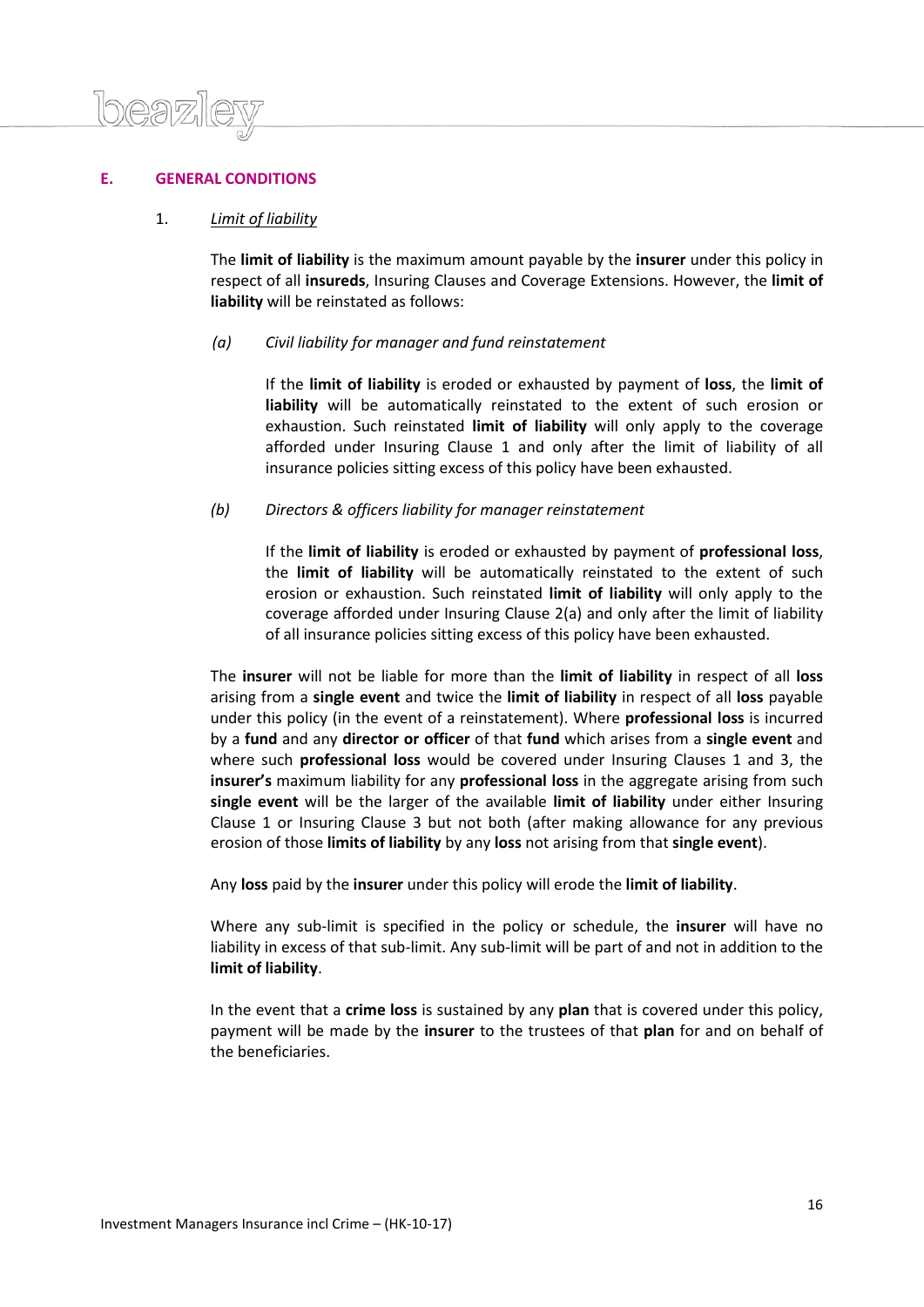

# 2. *Retention*

# *(a) Civil liability manager and fund*

The **insurer** will be liable only for that part of any covered **professional loss** which exceeds the **retention**.

# *(b) Directors & officers liability for manager and fund*

The **insurer** will be liable only for that part of any covered **professional loss** which exceeds the **retention**. The **retention** will apply to:

- (i) all **professional loss** to which indemnification of an **insured person** by the **company, fund** or an **outside entity** is legally required or permitted, whether or not actual indemnification is made, unless such indemnification is not made by the **company, fund** or such **outside entity** solely by reason of its financial insolvency, in which case no retention will apply.
- (ii) all other **professional loss** incurred by the **company** or **fund**.

With respect to the **company's, fund's** and any **outside entity's** indemnification of **insured persons**, the certificate of incorporation, charter, by-laws, articles of association, or other organisational documents of the **parent company**, each **subsidiary**, each **fund** and each **outside entity**, will be deemed to permit indemnification of the **insured persons** to the fullest extent allowable by law.

In the event a **company**, **fund** or an **outside entity** refuses in writing to indemnify the **insured persons** for **policy costs** or fails to indemnify the **insured persons** for **policy costs** within 60 days of a request for indemnification, then the **insurer** will advance such **policy costs**, provided that the **insurer** will be entitled to seek recovery from the **company, fund** or **outside entity** for such **policy costs** up to the amount of the **retention**. The **insurer** will be entitled to offset such **policy costs** against any sums due from the **insurer** to the **company** or **fund**.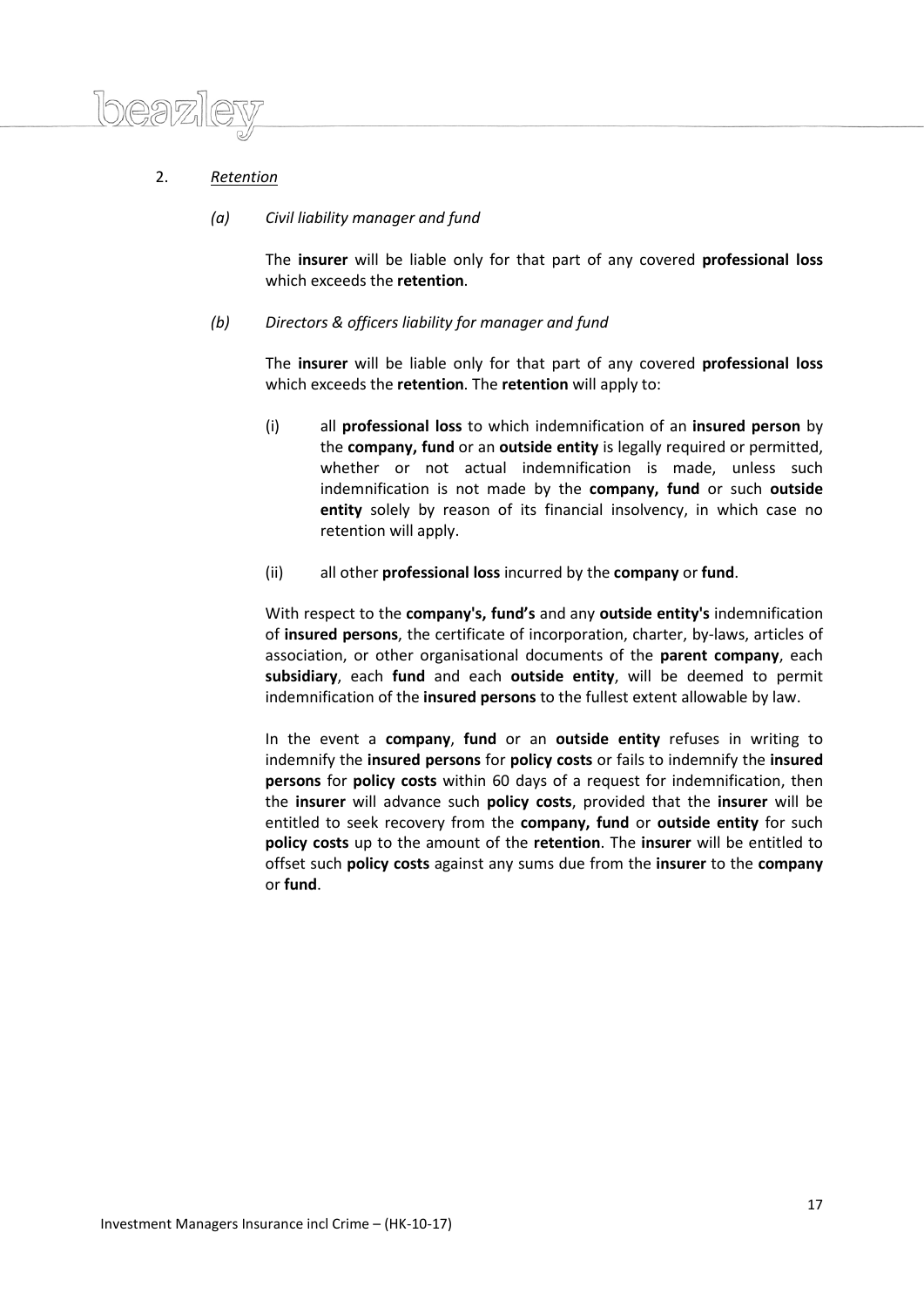# *(c) Crime*

The **insurer** will be liable only for that part of any covered **crime loss** which exceeds the **retention**.

The **retention** will not apply in respect of any **crime loss** sustained or incurred by a **plan** where that **plan** is required by law to comply with the Employee Retirement Income Security Act 1974 (ERISA) (U.S.A.).

Only one **retention**, being the largest, will be applied to the aggregate amount of **loss** arising from a **single event**.

In respect of **mitigation costs,** a single **retention** will apply to all anticipated **claims** arising out of, based upon or attributable to the same originating cause, source or event.

# 3. *Change of control / acquisitions*

In the event of a **change of control** of a **company**, **fund** or **plan** or acquisition of a **subsidiary**, no cover under this policy will apply for any:

- (a) **claim** against that **company**, **fund**, **subsidiary** or their **insured persons**, which arises from a **wrongful act**;
- (b) **insured event** concerning that **company**, **fund**, **subsidiary** or their **insured persons**, which arises out of any conduct; or
- (c) any **crime loss** of that **company**, **fund**, **subsidiary** or their **plans**,

that occurred or was sustained after such **change of control** or first commenced or was sustained before such acquisition.

The **parent company** will, as soon as practicable, give the **insurer** written notice of any **change of control** which takes place in respect of the **parent company**.

*4. Employee dishonesty post discovery*

#### **APPLICABLE TO CRIME INSURING CLAUSE AND COVERAGE EXTENSIONS ONLY**

Cover under this policy shall cease in respect of any subsequent acts of any **employee**, as soon as any **responsible person**, not in collusion with that **employee**, **discovers** the commission of a dishonest, fraudulent or malicious act by such **employee** which could reasonably be foreseen to give rise to a **crime loss**, but without prejudice to the loss of **valuable property** in transit in the custody of the **employee** at the time of **discovery**.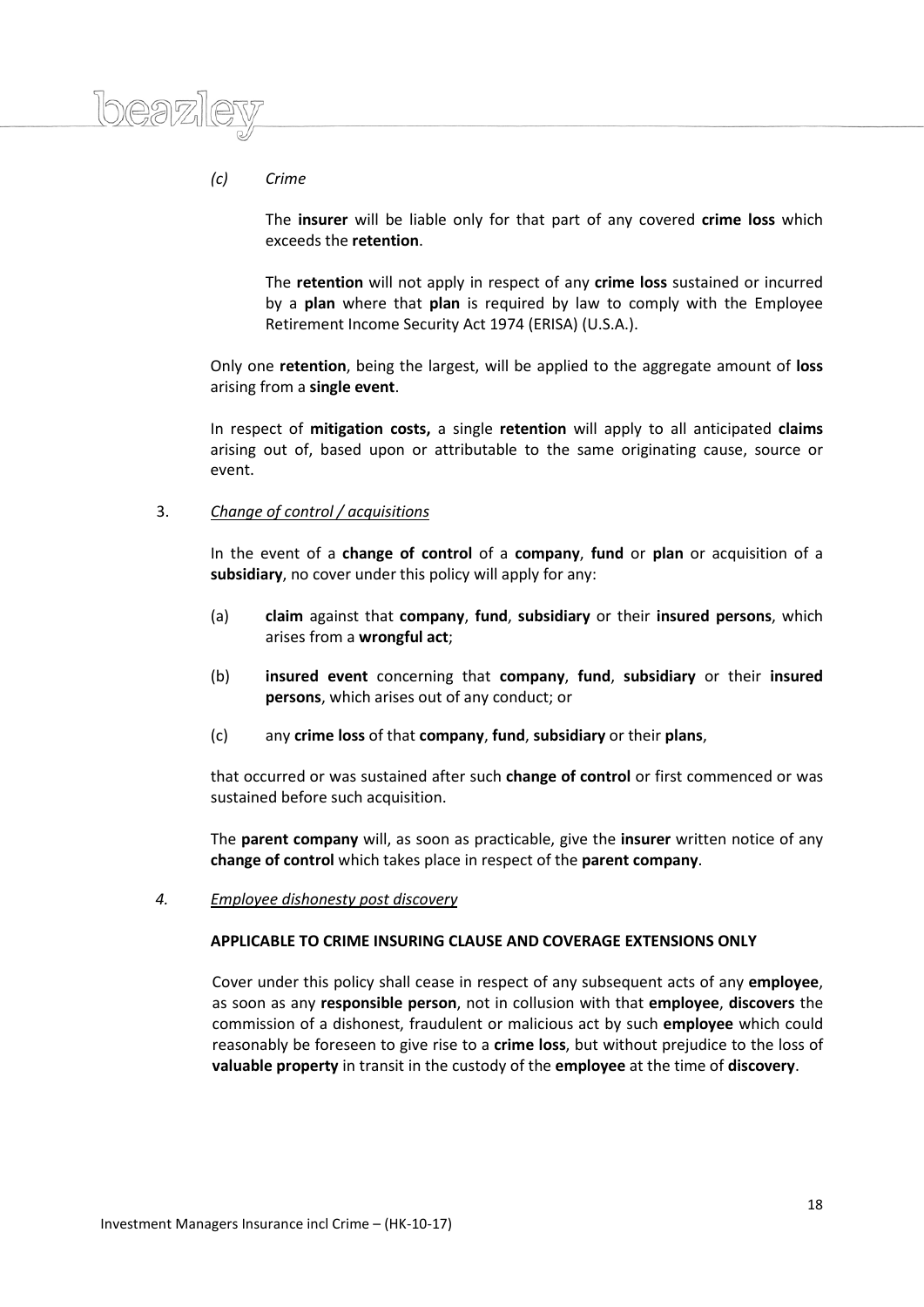# *5. Discovery period*

If this policy is not renewed or replaced, the **insured** will be entitled:

- (a) to an automatic **discovery period** of 60 days;
- (b) to purchase an optional **discovery period** for a longer period as specified in the Schedule, provided that written notice is given to the **insurer** by the **parent company** within 30 days after the end of the **policy period** and any additional premium specified by the **insurer** is paid within 45 days of the end of the **policy period**; and
- (c) to an unlimited **discovery period** in the event such **insured** is a **retired insured person**.

The automatic **discovery period** will be part of and not in addition to any optional **discovery period** purchased by the **insured**.

The **discovery period** is non-cancellable and the premium for the optional **discovery period** is deemed fully earned at the inception date of the optional **discovery period**.

In the event of a **change of control** of the **parent company**, the **parent company** is entitled to purchase a 72 month **discovery period** on such terms and conditions and for such additional premium as the **insurer** requires.

Any **discovery period** does not increase the **limit of liability**, and any payments made with respect to **claims**, **insured events** and **crime losses** during the **discovery period** is part of the **limit of liability**.

# *6. Cancellation*

If the premium due under this policy has not been paid to the **insurer** within 60 days of the inception of the **policy period** then this policy will be cancelled with effect from the end of the 60 day period by notifying the **parent company** in writing direct or via the insurance broker.

The **insurer** will give not less than 30 days prior notice of such cancellation. If the premium due is paid in full to the **insurer** before the notice period expires, notice of cancellation will automatically be revoked.

If any additional premium due under the terms of this policy or in respect of any amendment to the terms of this policy is not paid within 30 days of the date on which it is due to be paid, the **insurer** will not have any liability in respect of the additional rights which were to have been purchased by the **insured** by payment of the additional premium.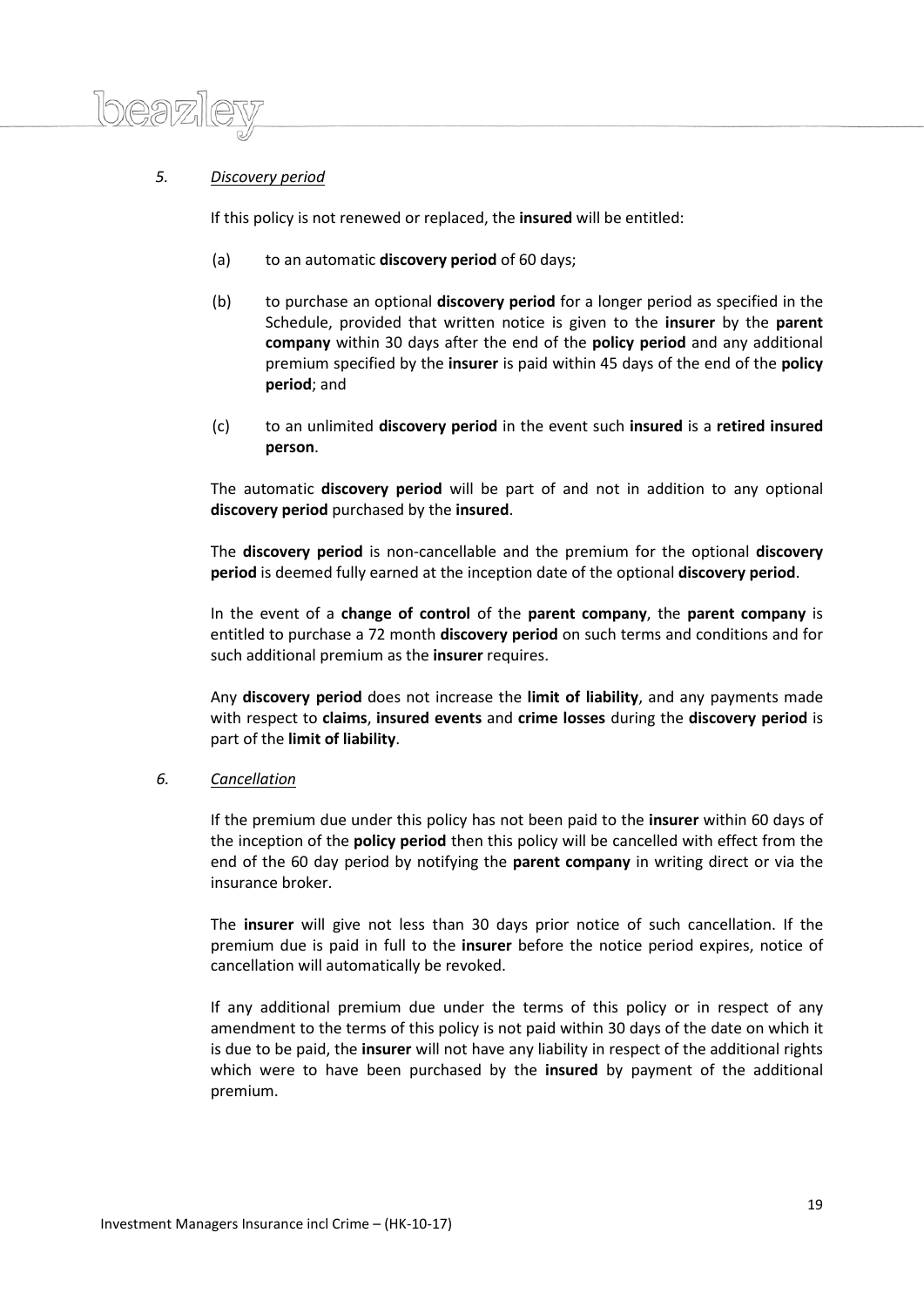# *7*. *Authorisation and notices*

 $\log 2$ 

The **parent company** will act on behalf of all **insureds** in connection with all matters relevant to this policy unless the **parent company** is insolvent in which event the remaining entities will agree with the **insurer** as to which one of them will act on behalf of all **insureds**.

Subject to the other provisions of this policy, this clause does not preclude an **insured person** from notifying the **insurer** of a **claim**, **insured event** or circumstance in accordance with the notification provision in this policy.

# *8. Third parties*

Nothing in this policy is intended to confer a directly enforceable benefit on any third party other than an **insured**.

# *9. Assignment*

Neither this policy nor any right under it may be assigned without the prior written consent of the **insurer**.

#### *10. Policy interpretation*

This policy, its schedule and any endorsements are one contract in which, unless the context otherwise requires:

- (a) headings and subheadings are descriptive only, solely for convenience, not an aid to interpretation and form no part of the terms and conditions of coverage;
- (b) the singular includes the plural, and the masculine includes the feminine, and vice versa;
- (c) "Including" and "include(s)" means without limitation;
- (d) references to specific legislation include amendments to and re-enactments of that legislation and any similar or equivalent legislation in the relevant jurisdiction;
- (e) references to positions, offices or titles will include their equivalents in any jurisdiction;
- (f) if any provision of this policy is or becomes void or illegal, is invalid or unenforceable by a court or other competent body under the law of any applicable jurisdiction, such provision will be deleted. The **insurer** and the **insured** will use their best efforts to agree a replacement for the provision which achieves as far as possible the same effect as would have been achieved by the deleted provision.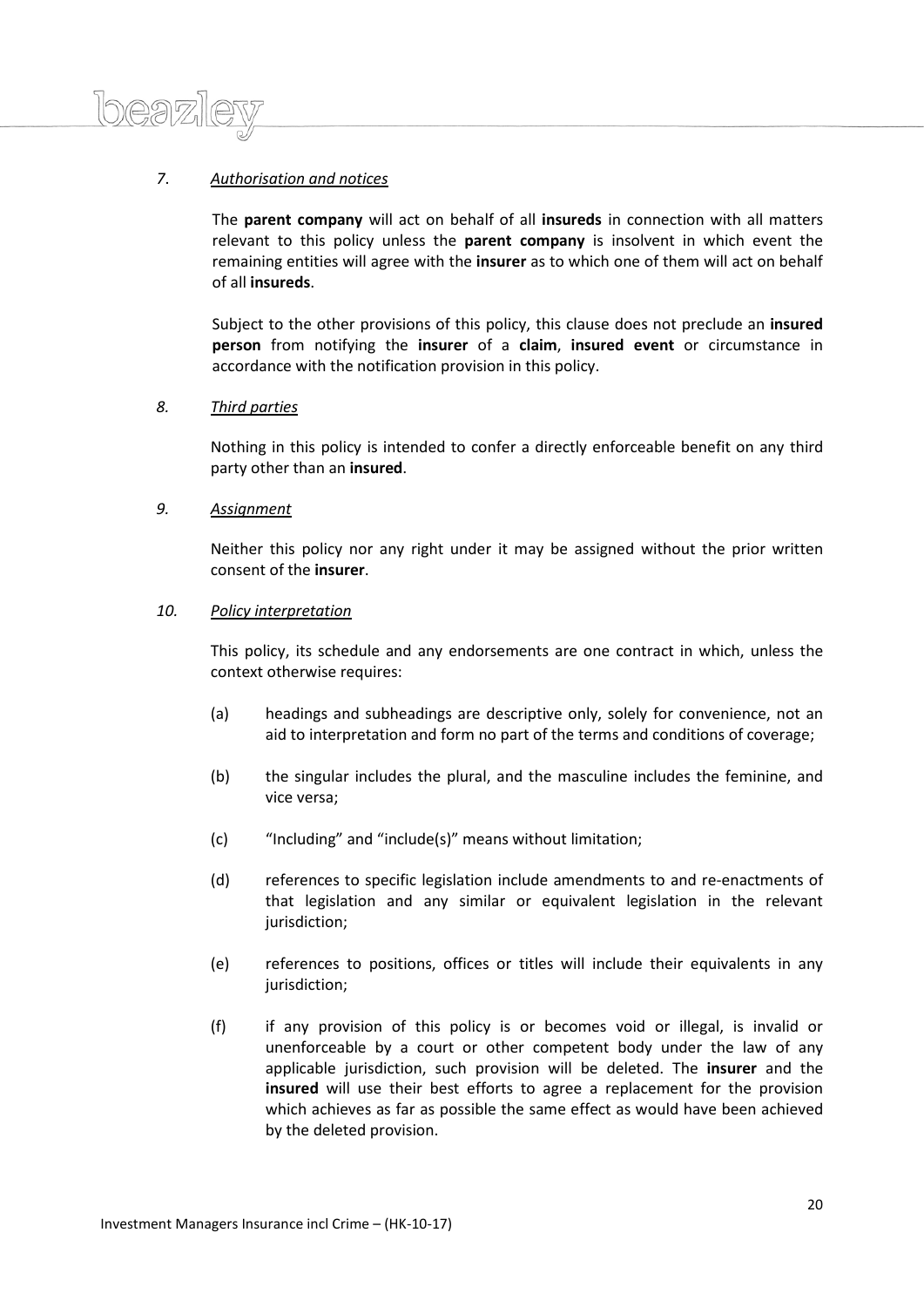

# *11. Governing law*

This policy will be governed by and construed in accordance with the laws of Hong Kong.

# *12. Arbitration clause*

All disputes and differences between the **insured** and the **insurer** which arise under or in connection with this policy will be referred to arbitration under Hong Kong International Arbitration Centre (HKIAC) Rules (Hong Kong).

The arbitration tribunal will consist of three arbitrators, one to be appointed by the **insured**, one to be appointed by the **insurer** and the third to be appointed by the two appointed arbitrators.

The third member of the tribunal will be appointed as soon as practicable (and no later than 28 days) after the appointment of the two party-appointed arbitrators. The tribunal will be constituted upon the appointment of the third arbitrator. The arbitrators will be persons (including those who have retired) with not less than ten years' experience of insurance or reinsurance within the industry or as lawyers or other professional advisers serving the industry.

Where the **insured** or the **insurer** fail to appoint an arbitrator within 14 days of being called upon to do so or where the two party-appointed arbitrators fail to appoint a third within 28 days of their appointment, then HKIAC will appoint an arbitrator to fill the vacancy. At any time prior to the appointment by HKIAC the party or arbitrators in default may make such appointment.

The tribunal may in its sole discretion make such orders and directions as it considers to be necessary for the final determination of the matters in dispute. The tribunal will have the widest discretion permitted under the laws of Hong Kong when making such orders or directions and the decision of the tribunal will be final. The arbitration will be held in Hong Kong.

# *13*. *Duty of fair presentation*

The **insurer** expects the **insured** to comply with their duty of disclosure. In the event that there has been a breach of the duty of disclosure, the **insurer** will not exercise any available remedies for any breach that was free of any fraudulent conduct or intent to deceive.

The knowledge or act, error or omission of any **insured person** will not be imputed to any other **insured person**. The knowledge of each **responsible person** will be imputed to all **companies**.

# *14. Insurer's consent*

Where the **insured** is required under this policy to seek the consent of the **insurer**, the **insurer** will not unreasonably withhold, delay or deny such consent.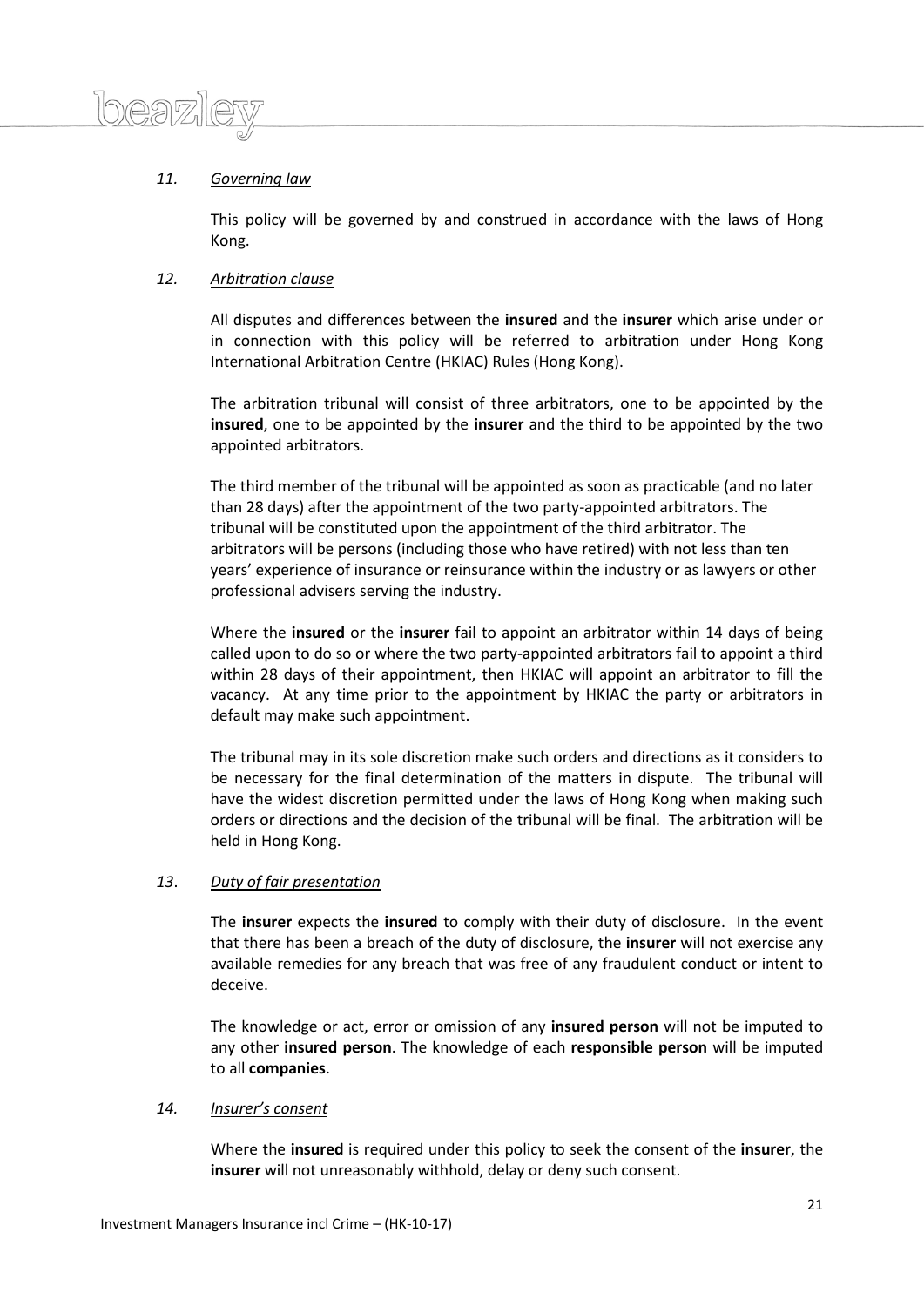# *15. Sanction limitation*

 $logn)$ 

The **insurer** will not be liable to provide any cover, benefit or pay any claim under this policy to the extent that the provision of such cover, benefit or payment of such claim would expose the **insurer** to any sanction, prohibition or restriction under United Nations resolutions or the trade or economic sanctions, laws or regulations of the European Union, United Kingdom, United States of America or Singapore.

#### *16. Complaints*

Every effort is made to ensure that a high standard of service is provided. However, if the **insured** is not satisfied with the service it has received or it has any questions or concerns about this policy the **insured** should, in the first instance, contact:

Beazley Complaints Beazley Pte. Limited 138 Market Street, #03-04, CapitaGreen, Singapore 048946

All correspondence should be addressed to Beazley Complaints

Or by telephone – (65) 6576 6288 Or by e-mail – [beazley.complaints@beazley.com](mailto:beazley.complaints@beazley.com)

In the event that the **insured** remains dissatisfied, the complaint can be escalated to the Lloyd's Complaint Department with the assistance of Lloyd's of London (Asia) Pte. Ltd. who can be contacted at:

Lloyd's of London (Asia) Pte Ltd 138 Market Street CapitaGreen #05–01 Singapore 048946

Or by telephone – (65) 6499 9330 Or by e-mail – [lloydsasiahelpdesk@lloyds.com](mailto:lloydsasiahelpdesk@lloyds.com)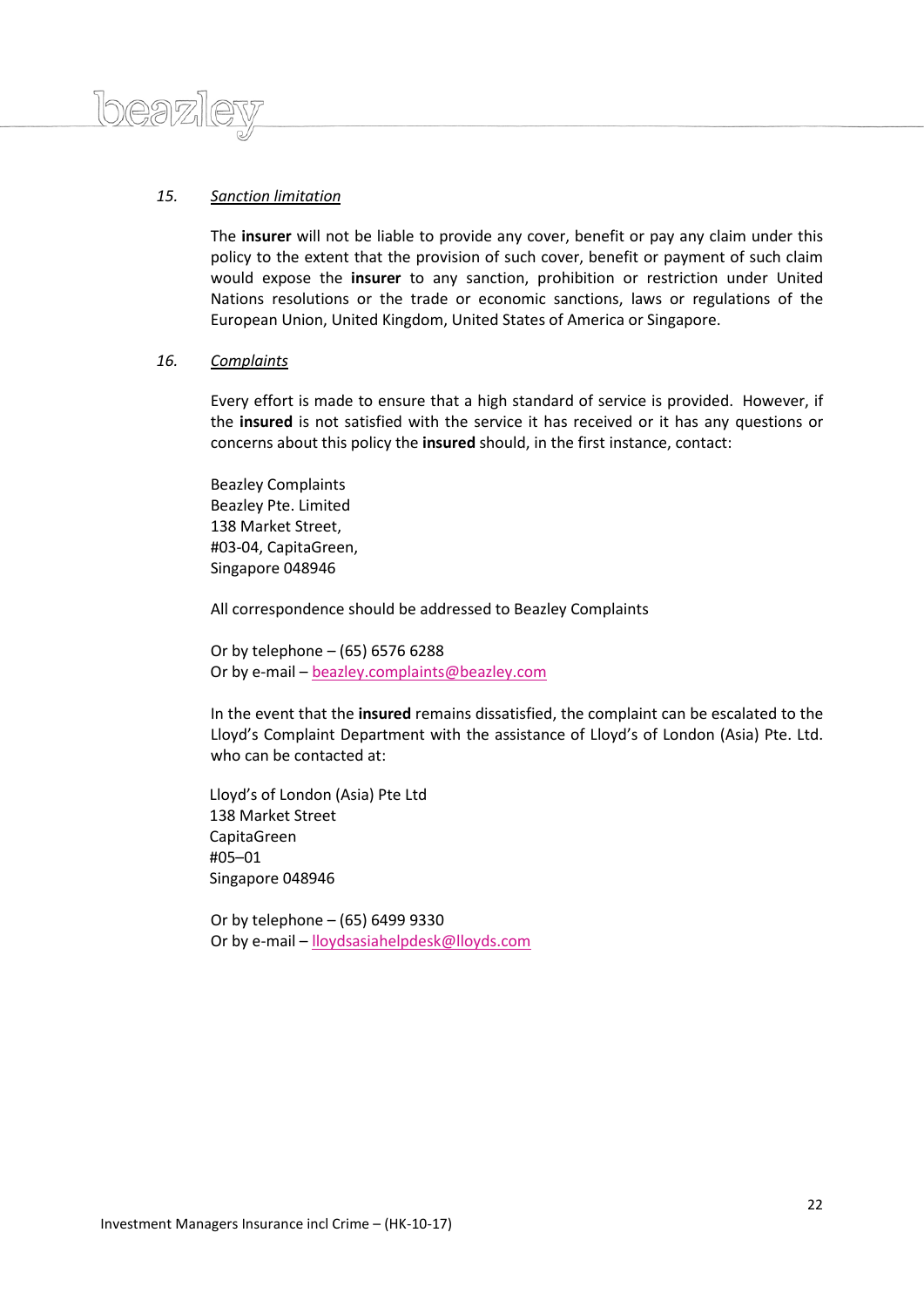# **F. DEFINITIONS**

The following definitions are applicable to all sections of this policy:

**audit costs** means reasonable fees and expenses necessarily incurred for independent outside accountants or similar specialists to determine the amount and extent of the **crime loss** payable by the **insurer** under this policy.

**authenticated communication** means authenticated electronic or telephonic communication authorising, directing or acknowledging the transfer, payment, delivery or receipt of funds or **property**.

**change of control** means any one of the following events:

- (a) the **parent company** consolidates with or merges into or sells all or a majority of its assets to any other person or entity or group of persons and/or entities acting in concert;
- (b) any person or entity, whether individually or together with any other person or persons, entity or entities becomes entitled to exercise more than 50% of the rights to vote at general meetings of the **parent company** or control the appointment of directors who are able to exercise a majority of votes at meetings of the board of directors of the **parent company**;
- (c) the appointment of a receiver, liquidator, administrator, judicial manager or other person holding equivalent office in respect of a **company**, but only in relation to that **company**;
- (d) an entity ceases to be a **subsidiary** or **plan**, or becomes controlled by another entity by virtue of any law; or
- (e) a **fund** ceases to be managed by the **company**.

#### **claim** means:

- (a) a written demand for damages, compensation or non-monetary relief;
- (b) a civil proceeding for damages, compensation or non-monetary relief;
- (c) a demand for mediation, arbitration or other form of alternative dispute resolution for damages, compensation or non-monetary relief;
- (d) criminal proceeding;
- (e) in respect of an **insured person** only, an administrative or regulatory proceeding,

arising out of a **wrongful act.**

**company** means the **parent company** and any **subsidiaries**.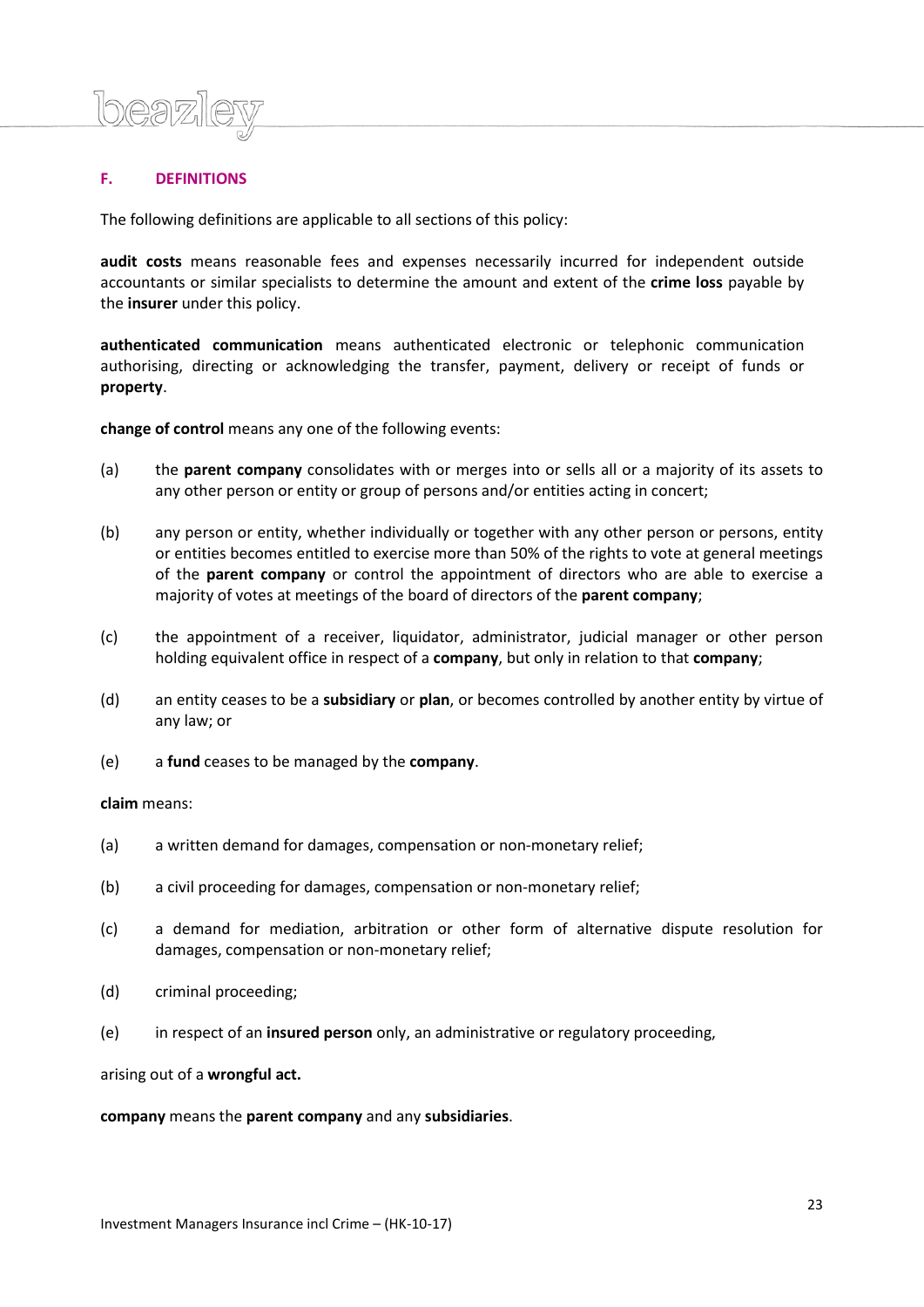

**company wrongful act** means any actual or alleged act, error, omission, misstatement, misleading statement, neglect or breach of duty by the **company** in connection with the purchase or sale of, or offer to purchase or sell debt or equity securities of the **company**, whether such purchase, sale or offer involves a transaction with the **company** or occurs in the open market.

**counterfeit** means the imitation of any instrument which, because of the quality of the imitation, the **insured** or a **financial organisation** believes is the authentic original instrument.

**crime loss** means:

- (a) direct financial loss sustained by the **insured**;
- (b) in respect of Coverage Extension B.8(a)(i) its legal liability to customers or third parties; and
- (c) **data security breach costs**, **software removal or reconstitution costs**, **legal costs** and **audit costs** to the extent afforded by Coverage Extension B.8(b).

**crime loss** does not include **employee benefits** except those paid to an **employee** for a specific transaction in respect of which that **employee** committed a dishonest, fraudulent or malicious act.

**data security breach costs** means the reasonable costs of:

- (a) hiring security experts, forensic investigators or similar experts to determine the existence and cause of an unauthorised appropriation and/or disclosure of personal or confidential information;
- (b) notifying natural person customers of the **insured** who have been affected by an unauthorised appropriation and/or disclosure of personal or confidential information;
- (c) hiring external lawyers to determine the mandatory actions required by any regulator;
- (d) credit monitoring services (to the extent required by applicable data protection laws) in respect of natural persons affected by an unauthorised appropriation and/or disclosure of personal or confidential information; and
- (e) establishing, publicising and running call centre services,

which directly arises out of a legal obligation on the **insured** to comply with applicable data protection laws to notify natural persons of an unauthorised appropriation and/or disclosure of their personal or confidential information, held on file by the **insured** in either physical or electronic form, provided that it was the practice and procedure of the **insured** to install available software updates and releases and apply security-related software patches.

**data security breach costs** does not mean costs that are incurred more than 90 days after discovery of the unauthorised appropriation and/or disclosure of personal or confidential information or any **employee benefits**.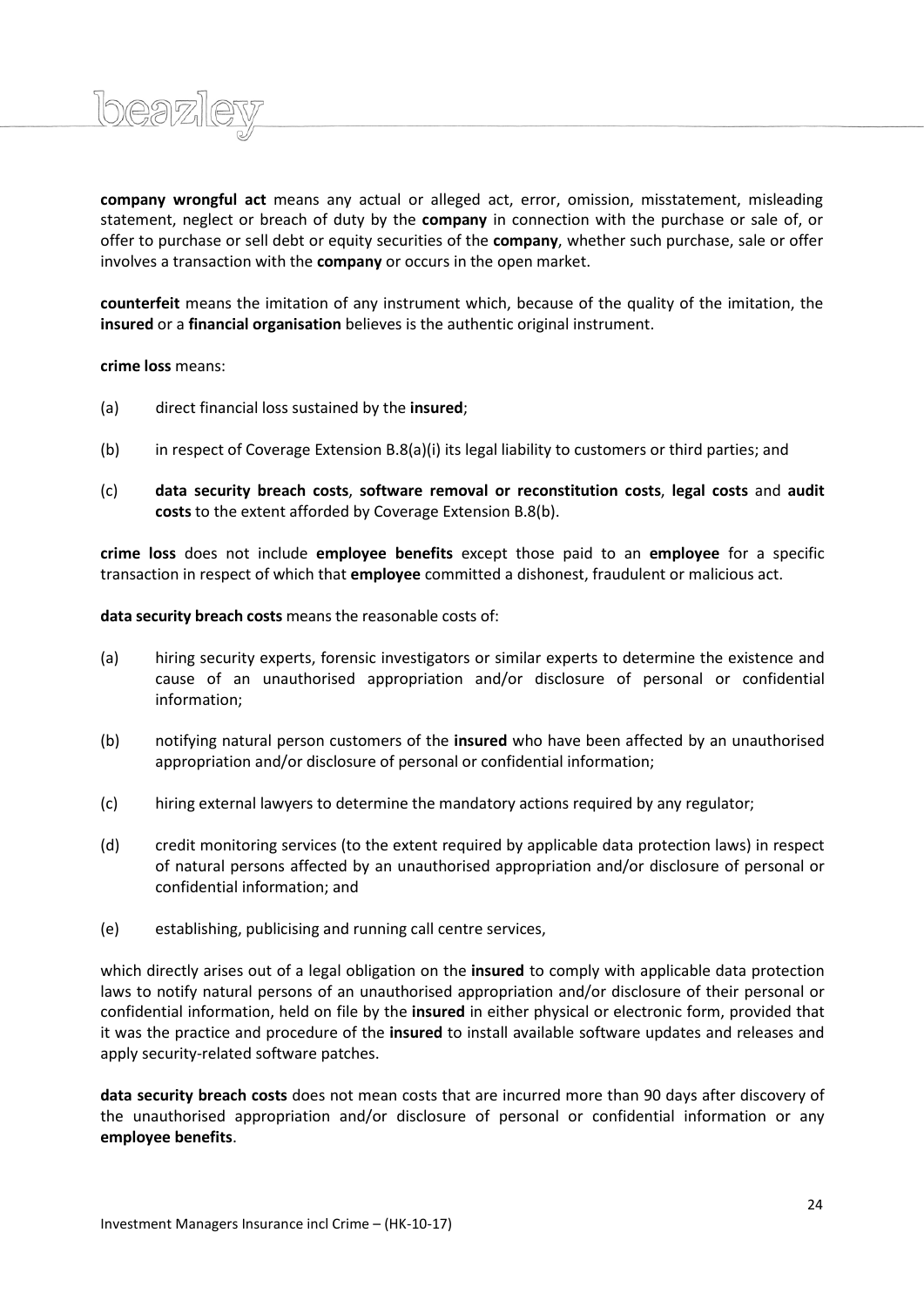**defence costs** means the reasonable fees, costs and expenses necessarily incurred by or on behalf of the **insured** in connection with the investigation, defence, settlement or appeal of a **claim**.

# **defence costs** includes:

*15eaz16* 

- (a) the reasonable fees, costs and expenses of an accredited expert retained through defence counsel approved by the **insurer** on behalf of the **insured** in order to prepare an evaluation, report, assessment, diagnosis or rebuttal of evidence in connection with the defence of a covered **claim**; and
- (b) up to HKD5,000 per day for each day on which the **insured person** has been required to and has attended court as a witness in connection with a **claim** notified under and covered by this policy. No **retention** will apply.

**deportation or freezing order** means an interim or interlocutory order first issued during the **policy period**:

- (a) confiscating, controlling, suspending or freezing rights of ownership of real property or personal assets of a **director or officer**; or
- (b) imposing a charge over real property or personal assets of a **director or officer**; or
- (c) imposing a restriction of a **director or officer's** liberty; or
- (d) for the deportation of a **director or officer** following revocation of an otherwise proper, current and valid immigration status for any reason other than the **director or officer's** finally adjudicated conviction for a crime.

# **director or officer** means:

- (a) any past, present or future director, officer, shadow director, partner, general partner, managing general partner, trustee of the **company** or **fund**;
- (b) any **outside director**; or
- (c) any past, present or future employee of the **company** or **fund:** (i) whilst acting in a managerial or supervisory capacity; (ii) when named as a co-defendant in a **claim** or **insured event** against a director, officer of the **company** or **fund**; or (iii) with respect to a **claim** alleging a **employment practices wrongful act**,

but only when and to the extent acting for and on behalf of the **company** or **fund** in such capacity.

**discovered** or **discovery** means the time at which a **responsible person** becomes aware of facts which would cause a reasonable person to believe that a **crime loss** of the kind covered by this policy has been or will be incurred, even though the exact amount or details of that **crime loss** may not be known at that time. **Discovery** will constitute discovery by every **insured**.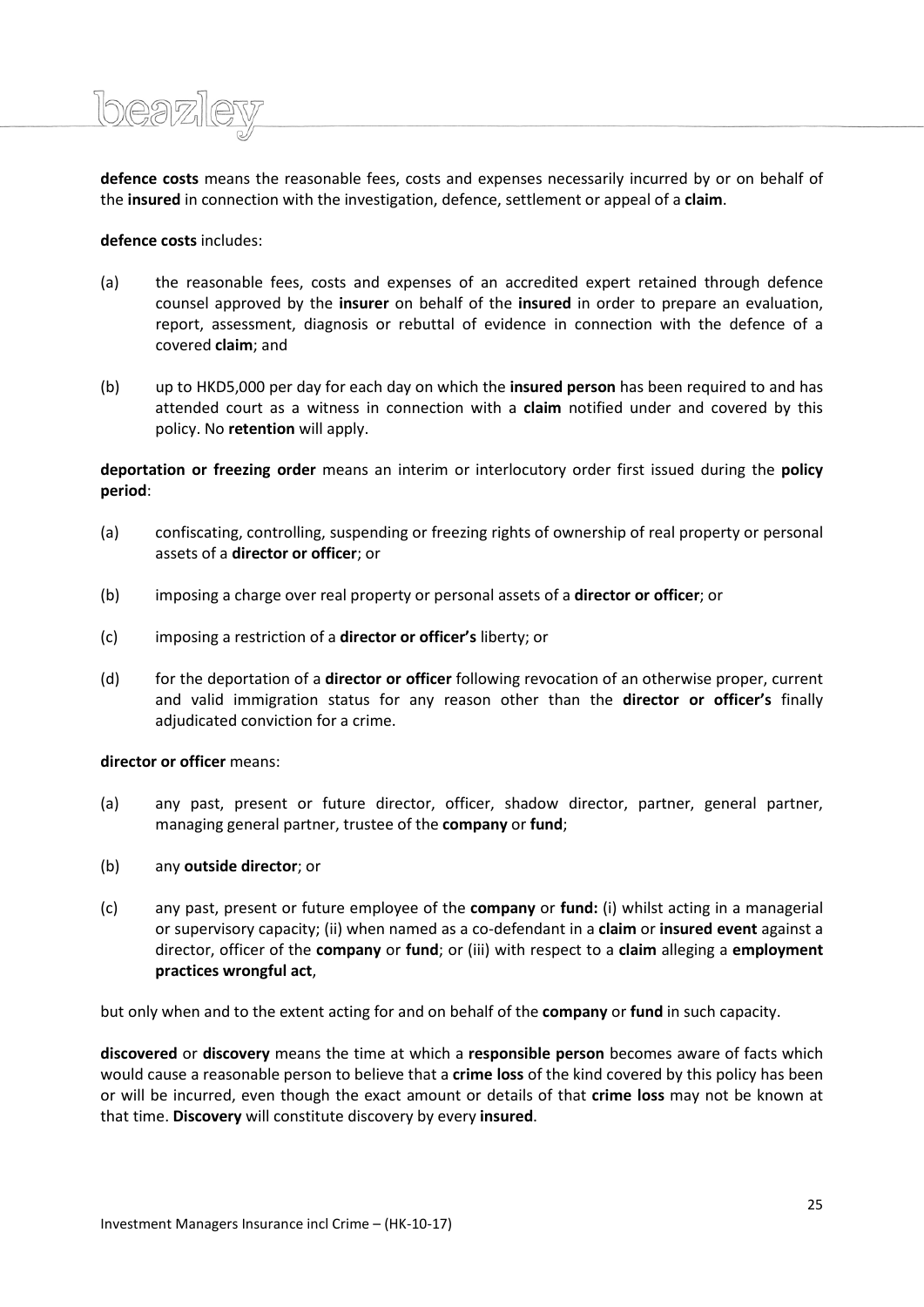**discovery period** means the period of time following the end of the **policy period** during which notice may be given to the **insurer** of:

- (a) any **claim** arising out of any **wrongful act** committed before the end of the **policy period**; or
- (b) any **insured event** arising out of any conduct undertaken before the end of the **policy period**; or
- (c) any **crime loss** sustained prior the end of the **policy period.**

**dishonest act of an employee** means a dishonest, fraudulent or malicious act of any **employee**, committed alone or in collusion with others. However, in respect of **crime loss** resulting from **loans** or **trading**, **dishonest act of an employee** only means dishonest, fraudulent or malicious acts of any **employee** committed with the intent to obtain an improper financial gain for themselves or for any other person or organisation in dishonest, fraudulent or malicious collusion with the **employee**. The term 'improper financial gain' does not include **employee benefits**.

**disqualification order** means an order first issued during the **policy period** disqualifying a **director or officer** from holding office as a company director or officer.

**document** means any physical or electronic document.

# **documentary fraud** means:

 $l$ 

- (a) the **insured** or any **financial organisation** acting on behalf of the **insured,** having acted or relied upon any **security**, **instruction** or currency which has been **forged** or **fraudulently altered**, is **counterfeit** or has been lost or stolen; or
- (b) the **insured** having acted or relied upon any authenticated **instruction** made by **fraudulent impersonation**,

and which is at the time of the act or reliance, in the physical possession of the **insured**, or a **financial organisation** acting on behalf of the **insured**.

**electronic media** means the media on which electronic data is stored in a form readily usable in a computer system.

# **electronic or telephonic fraud** means:

- (a) the **insured**, or a **financial organisation** acting on behalf of the **insured**, having acted or relied upon:
	- (i) electronic data, computer programs or **authenticated communication** that is **impaired**; or
	- (ii) **authenticated communication** which dishonestly, fraudulently, or maliciously purports to be, but is not, from a customer of the **insured**, another office or department of the **insured**, a **financial organisation** or **vendor.**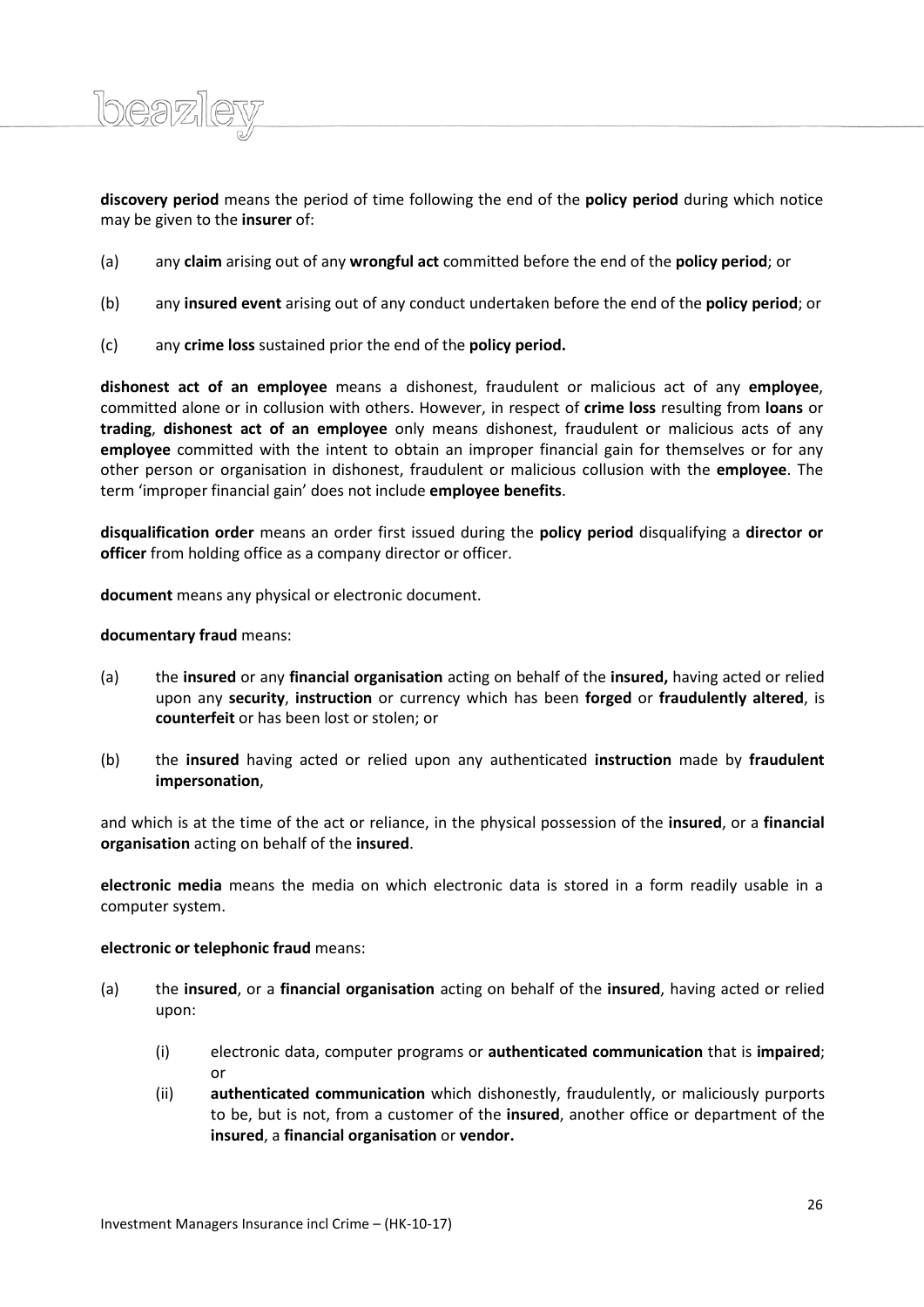- (b) any **financial organisation** or customer of the **insured** having acted or relied upon any **authenticated communication** which dishonestly, fraudulently or maliciously purports to be, but is not, from the **insured**, or any **financial organisation** acting on its behalf; or
- (c) the dishonest, fraudulent, or malicious introduction or activation of any **malicious code**.

# **employee** means any:

- (a) natural person:
	- (i) under a contract of employment with; or
	- (ii) working under the control and supervision of,

the **insured**;

- (b) director or officer of the **insured** when performing acts coming within the scope of the usual duties of an employee of the **insured** or while acting as a member of a committee duly elected or appointed by resolution of the board of directors of the **insured** to perform specific acts, as distinguished from general directorial acts, on behalf of the **insured**;
- (c) trustee, fiduciary, administrator, or officer of any **plan**;
- (d) ex-employee, for a period not exceeding 60 days following the termination of their employment with the **insured**, other than when that termination is a result of a dishonest, fraudulent or malicious act;
- (e) solicitor, other than a sole practitioner, retained by the **insured** whilst providing legal services exclusively for the **insured**; or
- (f) company or person authorised by a written contract with the **insured** to perform accounting, data processing of the cheques, payroll or computing services outsourced by the **insured**,

whether or not the **insured** is able to identify that person by name, provided that the **insured** proves beyond reasonable doubt that the **crime loss** was due to the act of that person.

The term **employee** does not mean any independent broker, independent financial advisor, or any similar agent or independent representative remunerated on a sales or commission basis.

**employee benefits** means salaries, fees, commissions, bonuses and similar employee benefits (including business entertainment whether or not constituting bribery or gratification under the Prevention of Bribery Ordinance (Cap 201) (Hong Kong)) earned in the normal course of employment.

**employment practices wrongful act** means any employment related actual or alleged tortious act or omission, breach of statutory provision or breach of common law relating to an employee.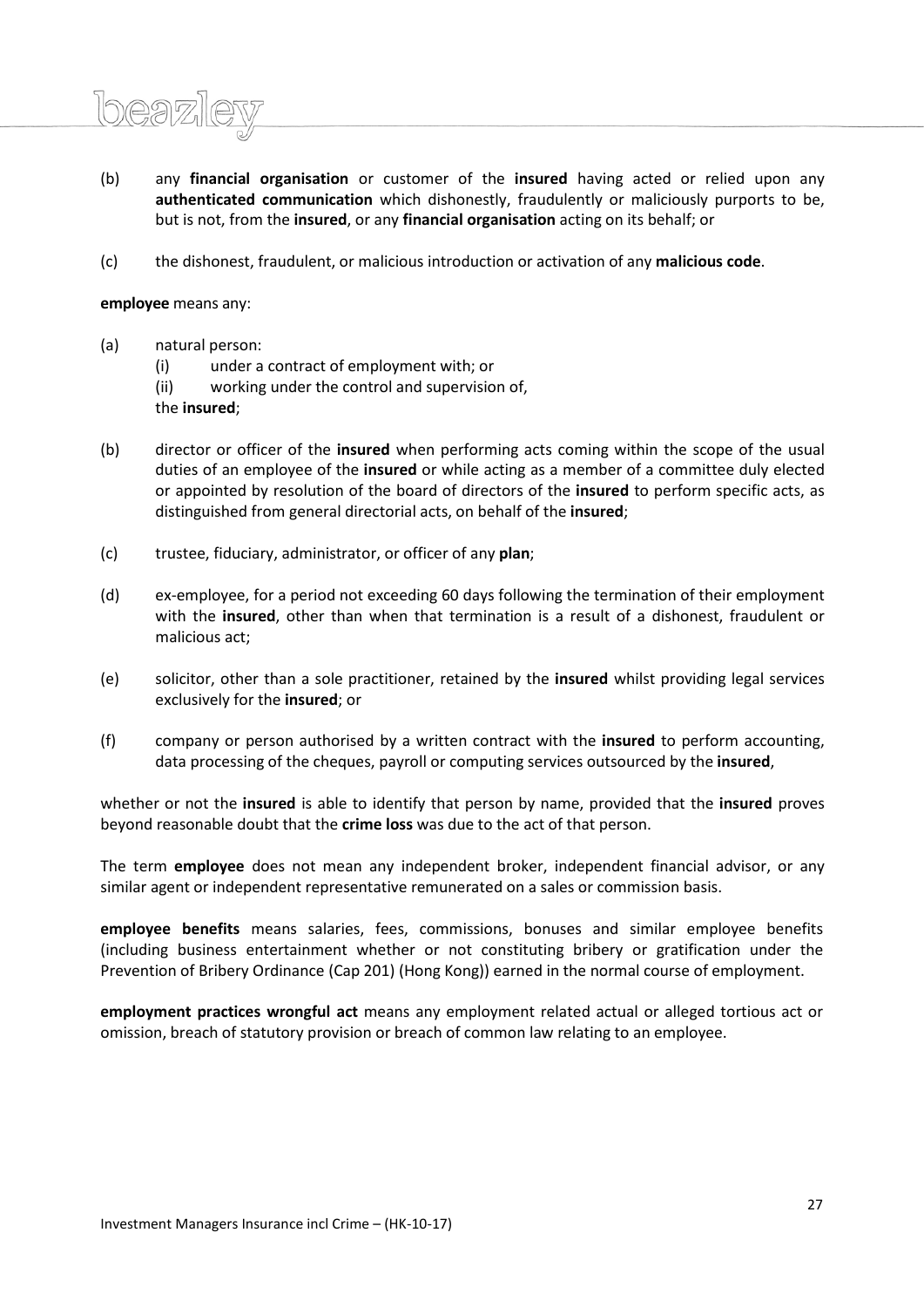**extortion** means the **insured** having delivered, transferred or caused to have transferred funds or property as a result of a threat:

- (a) to do damage to the premises or **property** of the **insured**;
- (b) to sell or disclose confidential security codes, computer programs or electronic data to another person or party;
- (c) to destroy, corrupt, alter or divulge computer programs or electronic data which are stored within a computer system by causing electronic data or computer programs to be **impaired**; or
- (d) to deny access to a computer or communications or payments system,

provided that, prior to or immediately after the delivery or transfer of funds or property, the person receiving the threat has made a reasonable effort to report the extortionist's demand to a director or officer of the **insured** and to the police or local law enforcement authorities and, in respect of (c) and (d) only, believed that the threat was credible and technologically feasible at the time made.

**extradition costs** means the reasonable fees, costs and expenses necessarily incurred by a **director or officer** in connection with an **extradition proceeding**.

**extradition proceeding** means any proceeding against a **director or officer** first commenced during the **policy period** to remove that **director or officer** to another territory against their will, and includes any appeal to such proceeding.

# **financial organisation** means:

 $l$ 

- (a) any bank, credit institution, financial institution, undertaking for collective investment in **securities**, investment firm or similar entity;
- (b) any entity or organisation with which the **insured** has a written or electronic agreement for the provision of purchasing services, safekeeping, registration and entitlement records for the **insured** in connection with **securities**, or any regulated central securities depository or international central securities depository, or any regulated sub-custodian which that entity, organisation or depository has entered into a written or electronic agreement for the provision of those services; or
- (c) any regulated stock exchange, commodities, mercantile, futures or derivatives exchange, or clearing house, or any other regulated trading facility, trading system or network providing services or functionality of a similar nature.

**forged** means bearing a forged signature of a genuine person without the authority of that person and with the intent to deceive. A mechanically or electronically reproduced signature will be treated the same as a handwritten signature. **Forged** does not include the signing of one's own name, in whole or in part, in any capacity.

**fraudulently altered** means materially altered for a fraudulent purpose by any person other than the person who was authorised to prepare or sign the document.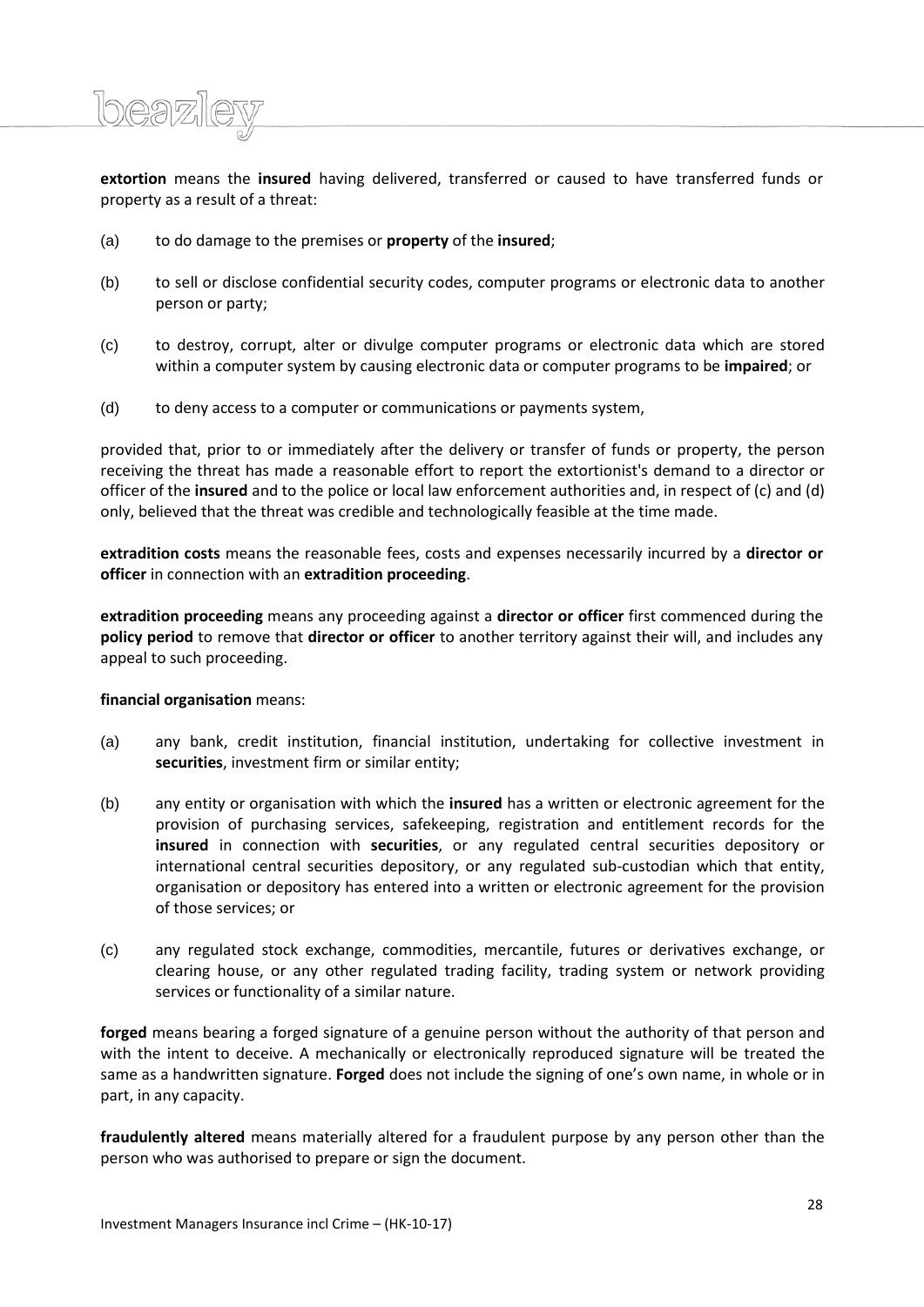**fraudulent impersonation** means the intentional and fraudulent deceiving of an **employee** by any natural person purporting to be another natural person.

**freezing of assets and disqualification costs** means reasonable legal or professional fees, costs and expenses necessarily incurred by a **director or officer** to bring legal proceedings to obtain the discharge or revocation of a **disqualification order** or **deportation or freezing order**.

**fund** means:

- (a) any fund, investment vehicle, managed investment scheme, trust, collective investment scheme, special purpose vehicle established in order to facilitate an investment, or any other entity that is similar in structure or purpose, which is managed by the **company**;
- (b) any entity described in (a) above which is created or newly managed by the **company** during the **policy period** provided that at the time of creation or management the fund is not established or regulated in the United States of America.

**health and safety claim** means any **claim** first made against a **director or officer** during the **policy period** alleging a breach of health and safety legislation or any legislation relating to involuntary manslaughter or corporate manslaughter.

**health and safety claim costs** means the **defence costs** of a **director or officer** incurred in respect of a **health and safety claim.**

**impaired** means dishonestly, fraudulently or maliciously input, modified, corrupted or deleted, and additionally in relation to computer programs and **authenticated communications**, dishonestly, fraudulently or maliciously created, prepared or altered.

**instruction** means written or printed instruction or advice directed to the **insured** authorising, directing or acknowledging the transfer, payment, delivery or receipt of funds or **valuable property**.

**insured** means the **company**, the **fund** and:

- (a) **insured persons** for the purposes of Insuring Clauses 1, 2 and 3; and
- (b) any **plan** for the purposes of Insuring Clause 4.

**insured event** means: a **deportation or freezing order**; a **disqualification order**; an **extradition proceeding**; an **internal investigation**; a **key person event**; a **regulatory event** and a **reputational damage event**.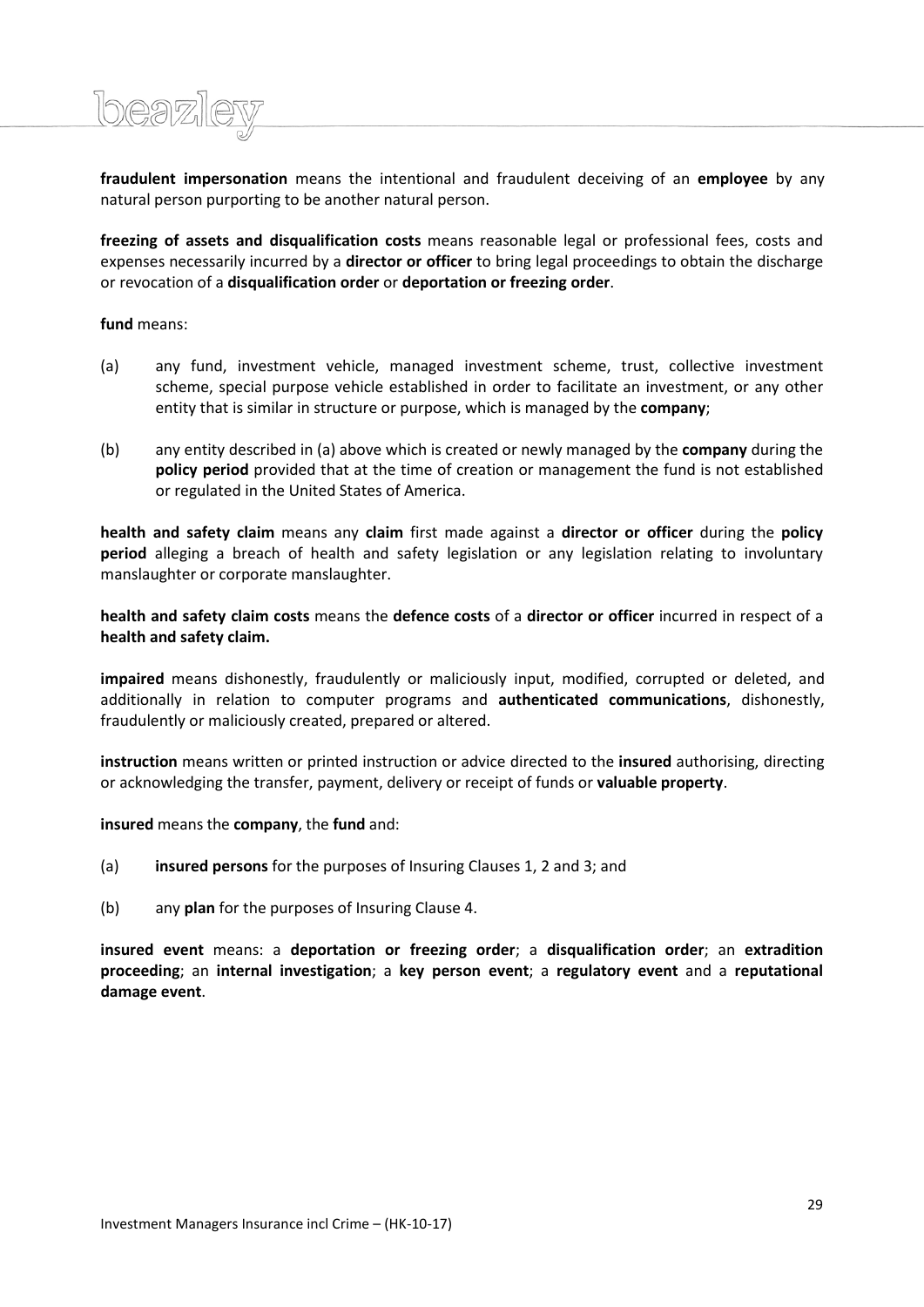**insured person** means any natural person who was, is, or during the **policy period** becomes:

- (a) employed by the **company**;
- (b) a **director or officer**

beazi

**insured person** includes the estate, heirs, legal representatives or assigns of an **insured person** in the event of their death, incapacity or bankruptcy or the lawful spouse of an **insured person** solely in their capacity as such.

**insured person** does not mean any independent broker, adviser or any similar agent or any independent representative remunerated on a sales or commission basis.

**insured person** does not include any court appointed receiver, liquidator, administrator, judicial manager or other person holding equivalent office.

**insurer** means Beazley Syndicates 2623/623 at Lloyd's.

**internal investigation** means a request by or on behalf of the **company** during the **policy period** for an **insured person** to appear for an interview or meeting or to provide a sworn testimony or to produce documents in connection with an investigation by the **company** following a notification to a **regulatory authority** by a **company** or an **insured person** or whistleblower informing them of an actual or suspected material breach of an **insured person's** fiduciary or regulatory duties. An **internal investigation** does not include routine regulatory or internal supervision, inspection, review, examination or audit, or any request for mandatory information in respect of a regulated entity conducted in a **company's** or **regulatory authority's** normal review or compliance process.

**internal investigation costs** means reasonable fees, costs and expenses necessarily incurred by an **insured person** for legal representation in connection with an **internal investigation**.

**key person** means a member of the board of directors of the **parent company** and members of the executive committee which is directly delegated powers by the board of directors of the **parent company** for the day to day running and operation of the business.

**key person costs** means reasonable fees, costs and expenses necessarily incurred by the **company** or the **fund** to engage temporary replacement cover or to recruit for a permanent replacement for a **key person** as a result of a **key person event** for a maximum period of 90 days from the date the **key person event** occurred. **Key person costs** do not include the salary of the permanent replacement of the **key person**.

**key person event** means a the death of a **key person** or a **key person** suffering from an injury or illness which entirely prevents that **key person** from attending to any business on behalf of the **company** or **fund.** 

**legal costs** means reasonable fees, costs and expenses necessarily incurred in the defence, settlement or appeal of any demand, claim, suit or legal proceeding which the **insured** establishes results directly from the **crime loss** payable by the **insurer** under this policy.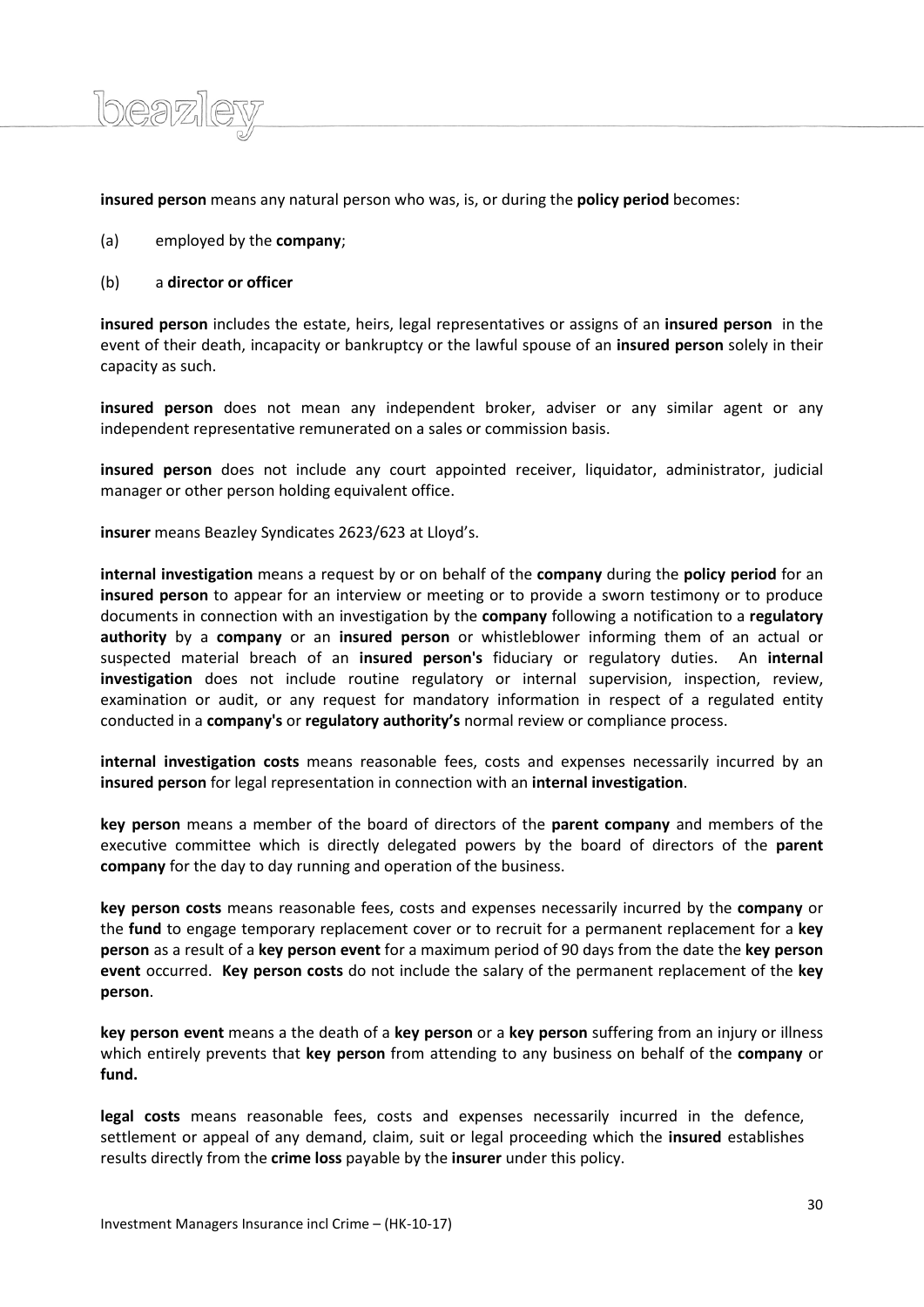

**legal liability for incomplete transactions** means the **insured's** legal liability to third parties caused by the **insured's** failure or inability to complete transactions that are entered into in the course of the **insured's** business pursuant to the rules of any regulated stock exchange due to a direct financial loss sustained by the insured that is covered under this policy.

**limit of liability** means the amount specified in the Schedule.

**loan** means:

- (a) all extensions of credit by the **insured** and/or all transactions creating a creditor or lessor relationship in favour of the **insured**; or
- (b) any note, account, agreement or other evidence of debt assigned to, or discounted or acquired by, the **insured** including the purchase, discounting or acquisition of false or genuine accounts or invoices.

**loss** means **crime loss** and **professional loss**.

**loss of subscription rights** means the loss of subscription, redemption, conversion or deposit privileges through the misplacement, loss or damage to any **security**, or electronic data representing a **security**.

**malicious code** means computer or software code which causes:

- (a) damage to or loss, destruction or modification of electronic data contained within any **electronic media**, or any computer or communications or payments system of the **insured**, or any **financial organisation** acting on its behalf; or
- (b) damage to or destruction of **electronic media**, or any computer or communications or payments system of the **insured**.

# **management control** means:

- (a) controls the composition of the board of directors;
- (b) controls more than half of the shareholder voting power; or
- (c) holds more than half of the issued share capital.

**mitigation costs** means any reasonable payments incurred by the **insured** during the **policy period** in taking action to mitigate the financial consequences of a **wrongful act** which the **insured** establishes to the **insurer's** satisfaction would otherwise have reasonably been expected to give rise to a **claim** for which the resulting **professional loss** would have been covered by Insuring Clause 1 of the policy**. Mitigation costs** do not include payments incurred after such **claim** is made.

**mitigation costs** does not include payments incurred without the **insured** first obtaining the **insurer's** consent, unless it was not reasonably practicable to obtain consent due to a time critical event and **insurer's** were otherwise notified in writing within 14 days of such payment being incurred.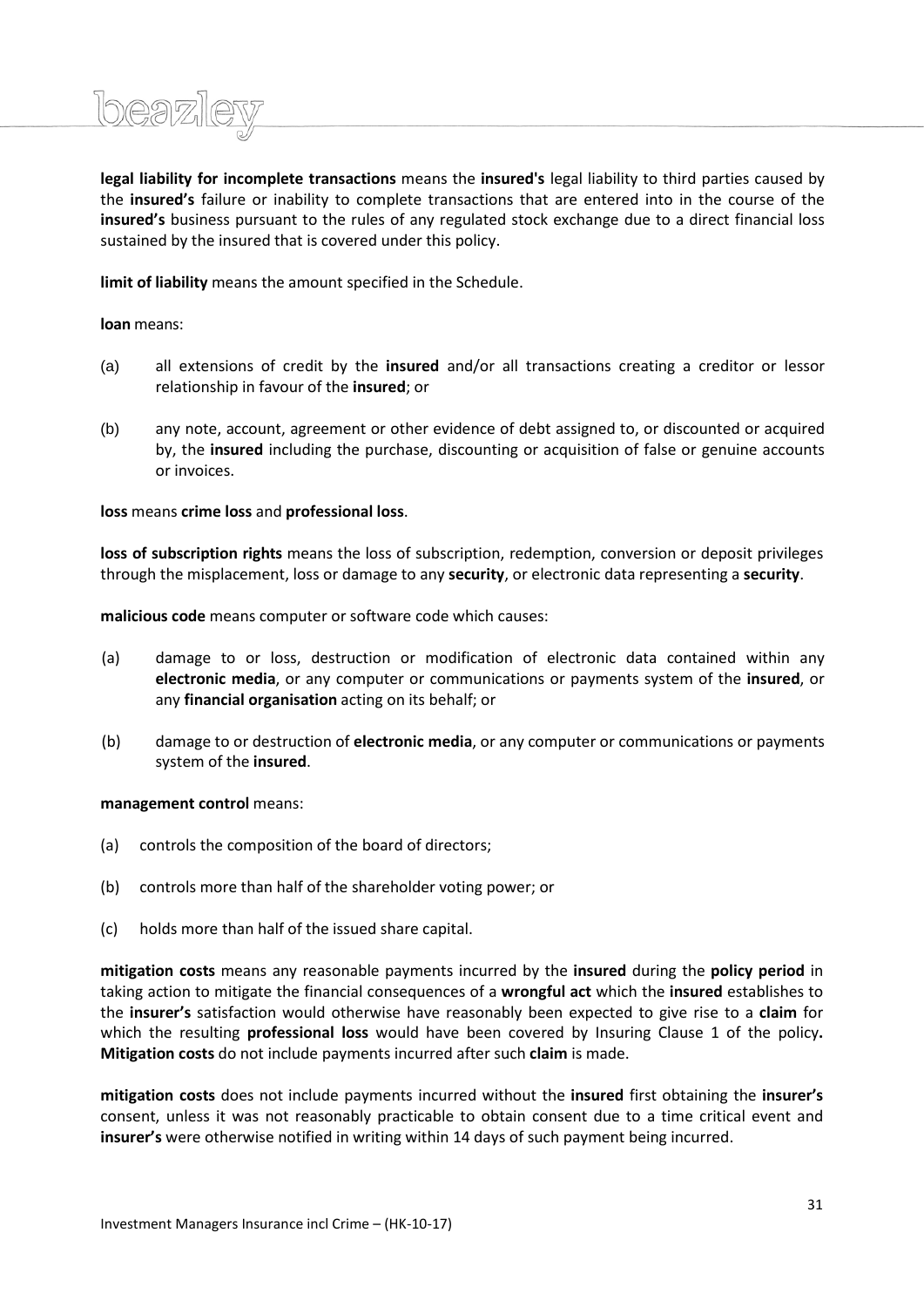**office contents** means the furnishings, fixtures, equipment, tangible computer related equipment, alarms, stationery, supplies, safes, or vaults and the personal property of **employees** or customers, within the **insured's** premises.

**outside director** means any natural person who, at the specific request of the **company**, is serving as a director, officer, shadow director, trustee (other than a pension trustee), regent or governor of an **outside entity.**

**outside entity** means any entity other than:

(a) a **company**; or.

<u> Ibeazil</u>

(b) an entity with securities issued or traded within the United States of America.

In the event that the **company** requests that a natural person serve as a director, officer, shadow director, trustee, regent or governor of such an entity in (b) above, then this definition will be extended for a period of 60 days from the commencement of such position to include the entity, during which time the **parent company** will give the **insurer** sufficient information to allow the **insurer** to assess the potential increase in insurance risk. Upon receipt of that information, the **insurer** may agree to extend this definition to include such entity, subject to the **insured** accepting any amendment to the terms and conditions of this policy or the charging of a reasonable additional premium that the **insurer** requires.

**parent company** means the entity named in the Schedule.

**personally identifiable customer information** means any physical or electronic document or information concerning any past, present or prospective customer or investor of the **insured**.

**personally liable corporate tax amounts** means those amounts of unpaid corporate taxes that an **insured person** is found to be personally liable to pay following the appointment of a receiver, liquidator, administrator, judicial manager or other person holding equivalent office to a **company** or **fund**.

**physical loss of or damage to property** means the physical loss of, damage to or destruction of **property:**

- (a) anywhere by any means (other than as described in (b) and (c) below);
- (b) whilst in the physical possession of any customer of the **insured**, or representative of such customer, whilst on the **insured's** premises;
- (c) due to the **insured** being deceived as to the identity of any natural person but only if the **insured** was deceived while the natural person was physically present at the **insured's** premises.

**physical damage to or destruction of premises** means damage to or destruction of the premises of the **insured** and the **office contents** of such premises, provided that the destruction or damage is caused by any actual or attempted burglary, robbery, hold-up, theft or larceny, vandalism or malicious mischief at those premises, and that the destruction or damage is not caused by fire.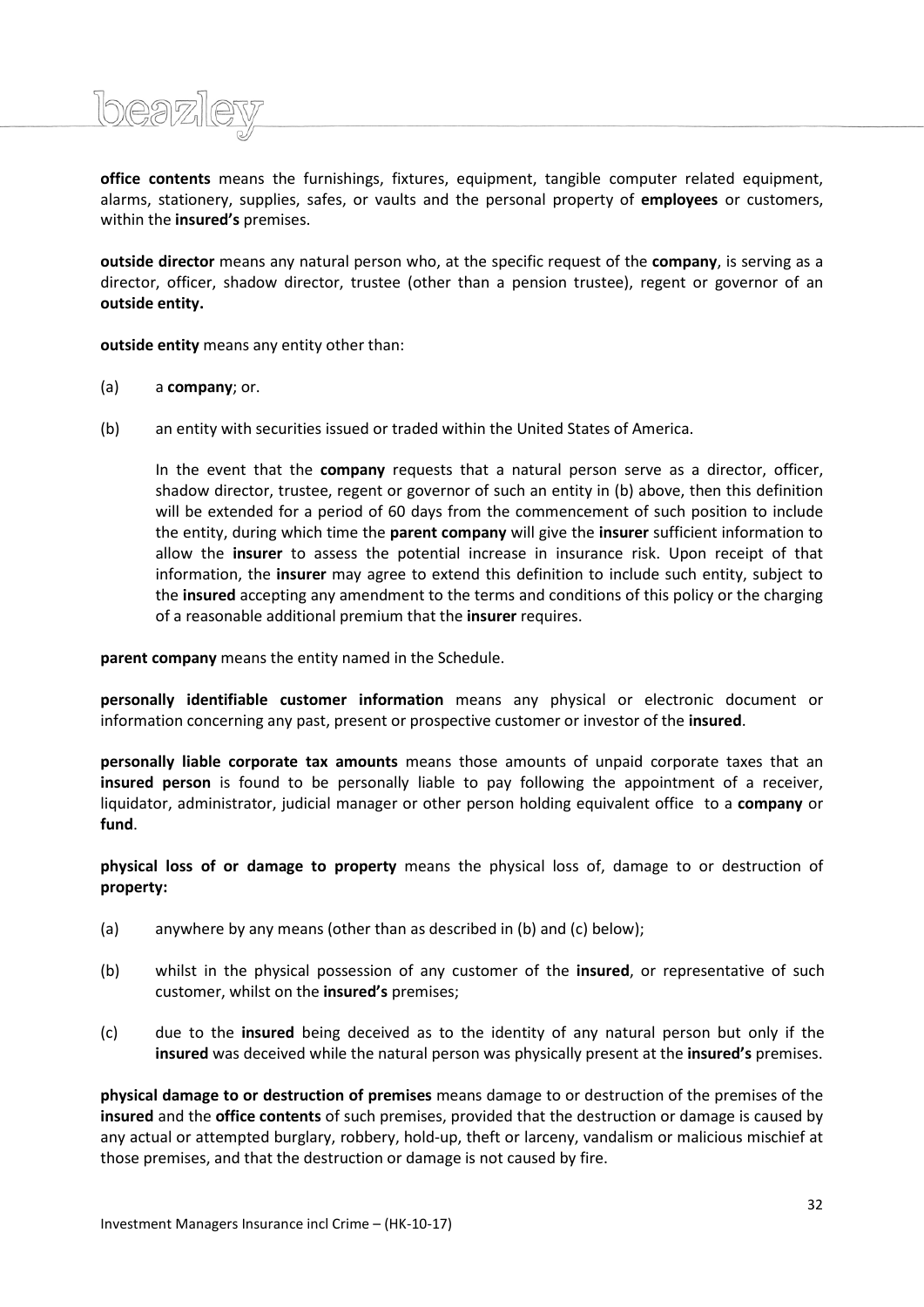**physical records** means the books of account and records of the **parent company**, **subsidiaries** and **plans**.

**plan** means:

 $logn)$ 

- (a) any pension, welfare benefit, share saver or share option or other plan maintained by the **insured** for the benefit of the past, present and/or future **employees** or their respective beneficiaries; or
- (b) any charitable trust, fund or foundation with a social or cultural objective which was founded and is currently supported directly by the **parent company** or indirectly through a **subsidiary**.

**policy costs** means **defence costs**, **extradition costs**, **freezing of assets and disqualification costs**, **health and safety claim costs**, **internal investigation costs**, **key person costs**, **mitigation costs**, **regulatory costs** and **reputation costs**.

**policy costs** will not include the remuneration of any **insured person**, the cost of their time or costs or overheads of the **company** or **fund**.

**policy period** means the period specified in the Schedule.

**professional loss** means:

- (a) **policy costs**;
- (b) any amount that the **insured** is legally liable to pay as damages, judgments, settlements, pre and post judgment interest, punitive or exemplary damages, and the multiplied portion of any damage award where insurable by law.

**professional loss** does not include:

- (1) fines and penalties, except:
	- (i) civil fines and penalties awarded against an **insured person**; or
	- (ii) punitive or exemplary damages;
- (2) employment-related compensation, wages or benefits, or costs or overheads of the **company**;
- (3) taxes, except **personally liable corporate tax amounts**;
- (4) fees, commissions or other compensation for any **professional services** rendered or required to be rendered by the **insured**; or
- (5) amounts which are uninsurable.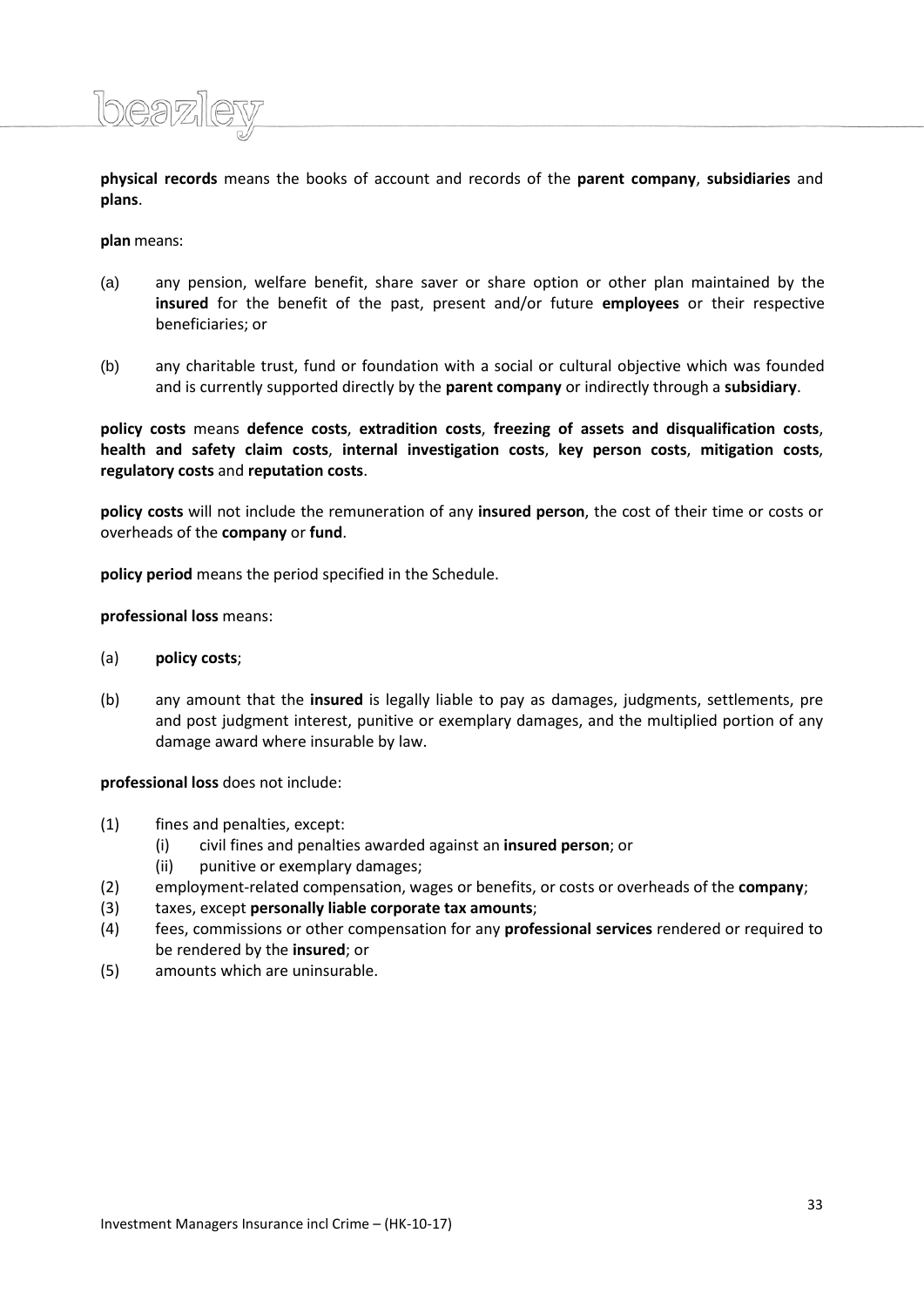# The **insurer** will not assert that:

- (a) allegations of violations of Section 11, 12 or 15 of the Securities Act 1933 (U.S.A.), Section 90 of Financial Services and Markets Act 2000 (U.K.), Section 254 of the Securities and Futures Act (Cap 289) (Singapore) or Section 40 Companies (Winding Up and Miscellaneous Provisions) Ordinance (Cap 32) (Hong Kong); or
- (b) **defence costs** incurred by any **insured person** in a **claim** under Section 304 Sarbanes-Oxley Act 2002 (U.S.A.), or Section 954 The Dodd-Frank Wall Street Reform and Consumer Protection Act (U.S.A.);

# constitute uninsurable **professional loss**.

If the applicable law of the jurisdiction in which fines or penalties or damages were awarded permits more favourable insurability of such fines, penalties or damages than the governing law of this policy, then the insurability of such fines, penalties or damages will be determined in accordance with that relevant jurisdiction and, to this extent, will not be considered to be uninsurable loss under this policy.

**professional services** means services performed by or on behalf of the **company,** or **fund** and any related services, administrative and back office functions, pursuant to an agreement with a third party.

**professional services** do not include the **insured** acting as a trustee, fiduciary or administrator of the **company's** own pension, profit-sharing or employee benefits programme.

# **property** means **valuable property, electronic media** or **physical records.**

**regulatory authority** means any regulator, government, government body, judicial or parliamentary body, governmental or administrative agency, any self-regulatory body recognised in that capacity under applicable law or official trade body.

**regulatory costs** means reasonable fees, costs and expenses necessarily incurred by an **insured** directly in connection with preparing for, cooperating with or attending interviews in respect of or responding to a **regulatory event** first commenced during the **policy period**.

**regulatory costs** incurred by a **company** or **fund** will be sub-limited to the amount specified in the **limit of liability. Regulatory costs** do not include amounts incurred by the **company** or **fund** in relation to a **regulatory event** conducted by a **regulatory authority** domiciled in the United States of America.

**regulatory event** means:

(a) an informal request by a **regulatory authority** for an **insured person** to voluntarily attend an interview, meeting or provide information;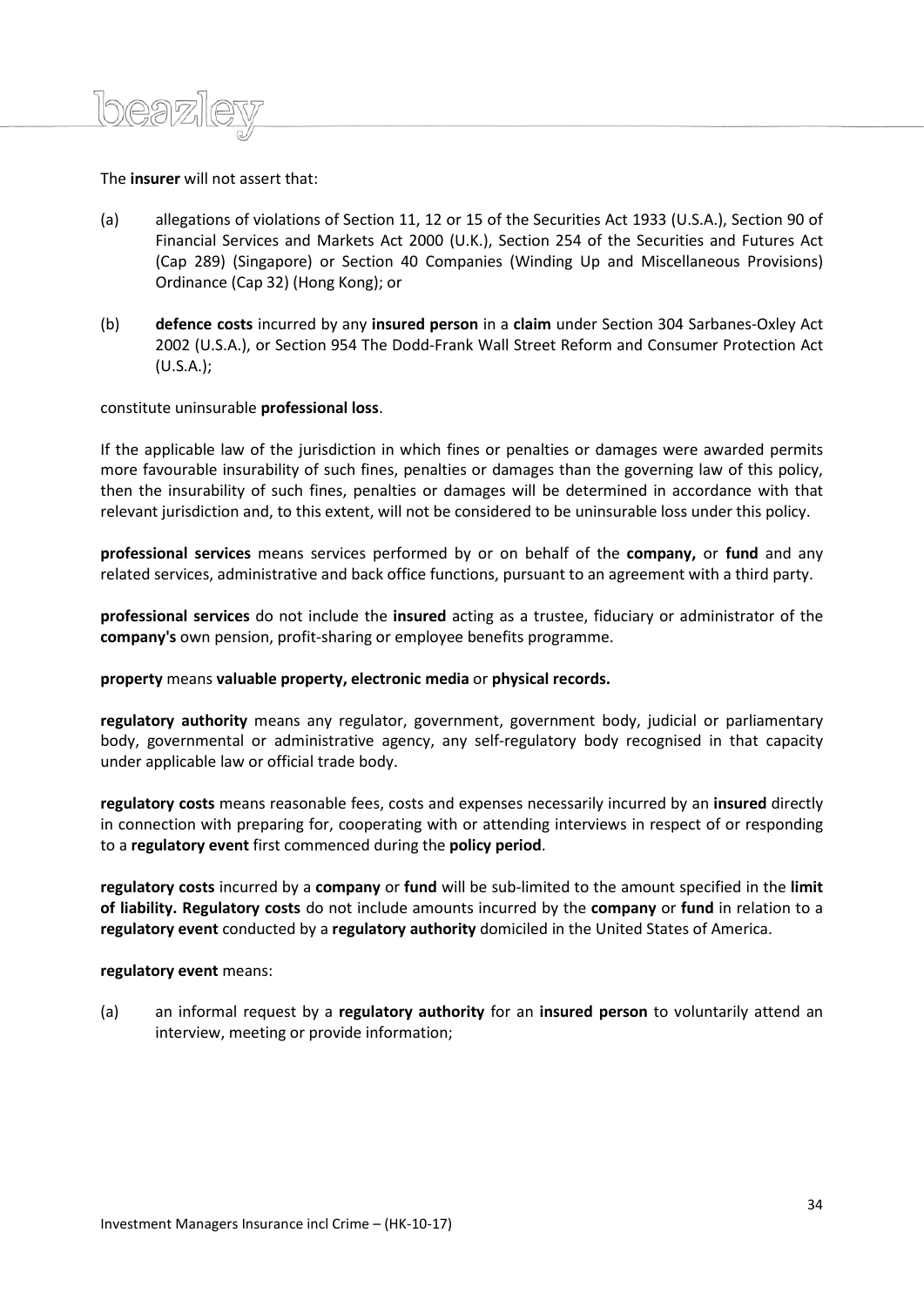- (b) any formal or official hearing, examination or investigation by a **regulatory authority**, once the **insured**:
	- (i) is requested or required to cooperate with or attend; or
	- (ii) is identified in writing by that **regulatory authority** as a target of;

the formal or official hearing, examination or investigation. Where the **regulatory authority** is the Securities Exchange Commission (SEC) (U.S.A.), this extension will only apply where the **insured person** has been served with a subpoena or Wells Notice.

- (c) a raid or on-site visit to the **company** by any **regulatory authority** that involves the production, review, copying or confiscation of files or interviews of any **insured persons**;
- (d) a public announcement relating to (a) to (c) above.

A **regulatory event** does not include routine regulatory supervision, inspection or compliance reviews, or any investigation which focuses on an industry rather than an **insured**.

**reputation costs** means the reasonable fees, costs and expenses necessarily incurred by the **insured person:**

- (a) in appointing a public relations firm or consultant, a crisis management firm, a law firm or tax advisor retained by the **insured person** directly to mitigate the adverse or potentially adverse effect on that **insured person's** reputation due to a **reputational damage event**;
- (b) in appointing a law firm to effect an **insured person's** right to be forgotten or right to erasure following a **reputational damage event**.

**reputational damage event** means:

 $\log 2$ 

- (a) a **claim** first made against an **insured person** during the **policy period**;
- (b) negative publicity posted on internet-based social media platforms or websites of which the **insured person** first becomes aware during the **policy period** and which could in their reasonable opinion, give rise to a **claim.**

**responsible person** means the Risk Manager, Insurance Manager, Chairman, Chief Executive Officer, Chief Financial Officer, Chief Operating Officer, Compliance Officer, Head of Audit or General Counsel of the **parent company.**

**retention** means the applicable amount specified in the Schedule.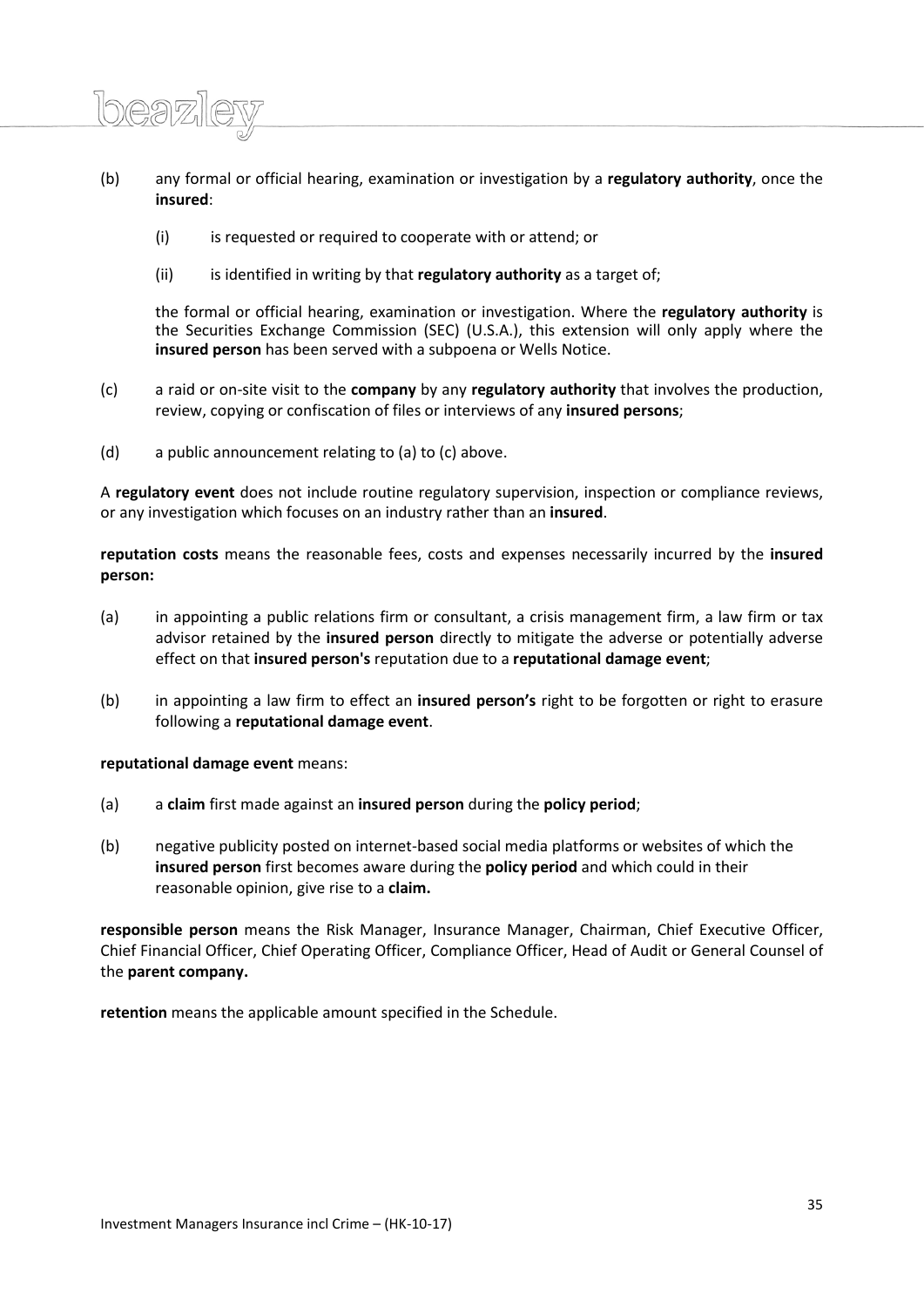**retired insured person** means any **insured person** who has ceased to act in their insured capacity prior to expiry of the **policy period** for reasons other than:

- (a) disqualification from holding office or from managing a company;
- (b) a **change of control**; or

beazi

(c) the insolvency of any **company**;

and does not subsequently resume their position.

**security** means stocks, shares, scrip, transfers, certificates, bonds, coupons, and all other types of securities (including securities held in book entry form or as a statement of uncertificated security), cheques, bills of exchange, drafts, certificates of deposit, promissory notes, letters of credit, warrants, title deeds, deeds of trust, bearer instruments, withdrawal orders, receipts for the withdrawal of funds, money orders, orders upon public treasuries, instruments of value (serving the same purpose) and any other documents of negotiable nature, original (and original counterpart) written agreements with a value transferable on delivery with any necessary assignment or endorsement, original corporate, partnership or personal guarantees.

**single event** means all **claims**, **crime losses** and **insured events** arising out of, based upon or attributable to the same originating cause, source or event.

**software removal or reconstitution costs** means reasonable fees and expenses necessarily incurred for the verification, reconstitution or removal of electronic data or computer programs, or removal of computer or software codes.

**subsidiary** means any entity in which the **parent company** either directly or indirectly through one or more entities obtains **management control** on or before the inception date of this policy.

**subsidiary** will include:

- (a) any new entity which the **company** incorporates during the **policy period** and which, at the time of incorporation, the **company** has **management control**;
- (b) any entity, that the **company** acquires **management control** of during the **policy period**  provided that at the time of obtaining that **management control**, the acquired entity is not incorporated or domiciled in the United States of America.

If a newly acquired entity is incorporated or domiciled in the United States of America, the **insurer** will provide cover under this policy for 60 days from the date of acquisition, during which time the **parent company** will give the **insurer** sufficient information to allow the **insurer** to assess the potential increase in insurance risk. The **insurer** may agree to extend the definition of **subsidiary** to include the newly acquired entity, subject to the **parent company** accepting any amendment to the terms and conditions of this policy or the charging of a reasonable additional premium that the **insurer** requires.

**subsidiary** does not include any **fund**, investment vehicle, managed investment scheme or trust.